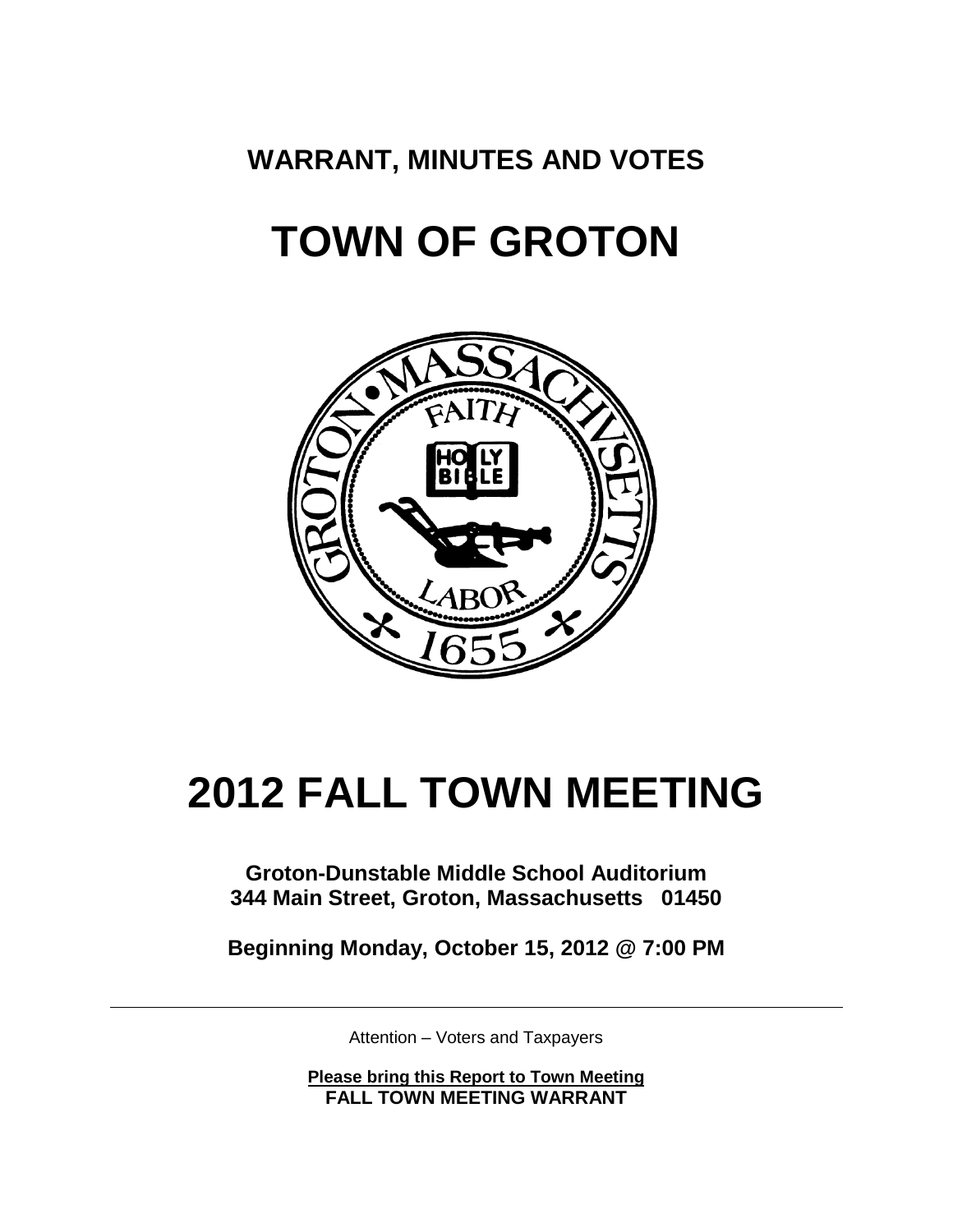# **FALL TOWN MEETING WARRANT, MINUTES AND VOTES OCTOBER 15, 2012**

**Town Moderator:** Town Clerk:

**Deputy Town Moderator <b>Finance Committee:** 

# **Board of Selectmen:** Gary Green

Peter S. Cunningham, Vice-Chair **Peter J. DiFranco**<br>Jack G. Petropoulos. Clerk **Property** Pulchael F. Flynn Jack G. Petropoulos, Clerk Anna Eliot **Steven Webber, Vice Chair** Joshua A. Degen Robert Hargraves Stuart M. Schulman, Chairman

Jason Kauppi **Michael F. Bouchard** 

Robert L. Gosselin, Sr. **In the Community Community** Jay M. Prager, Chairman Joseph Crowley

# **Town Manager:**

Mark W. Haddad Patrice Garvin, Executive Assistant

**Proceedings:**

**The meeting was called to order at 7:03 PM on October 15, 2012. Moderator Jason Kauppi presided.**

Middlesex, ss. Commonwealth of Massachusetts To any Constable in the Town of Groton

Greetings:

In the name of the Commonwealth of Massachusetts, you are hereby required to notify and warn said inhabitants of the Town of Groton qualified to vote on Town affairs to assemble in the Groton-Dunstable Middle School Auditorium in said Town on Monday, the fifteenth day of October, 2012 at Seven O'clock in the evening, to consider the following:

# *ARTICLE LISTINGS*

| <b>Article 1:</b>  |                                                                          |  |
|--------------------|--------------------------------------------------------------------------|--|
| <b>Article 2:</b>  |                                                                          |  |
| <b>Article 3:</b>  |                                                                          |  |
| <b>Article 4:</b>  |                                                                          |  |
| <b>Article 5:</b>  |                                                                          |  |
| <b>Article 6:</b>  |                                                                          |  |
| <b>Article 7:</b>  |                                                                          |  |
| <b>Article 8:</b>  |                                                                          |  |
| <b>Article 9:</b>  | Community Preservation Committee Project Recommendation  6               |  |
| <b>Article 10:</b> |                                                                          |  |
| <b>Article 11:</b> | Citizens' Petition - Rescind Article 12 of the 2012 Spring Town Meeting7 |  |
| <b>Article 12:</b> |                                                                          |  |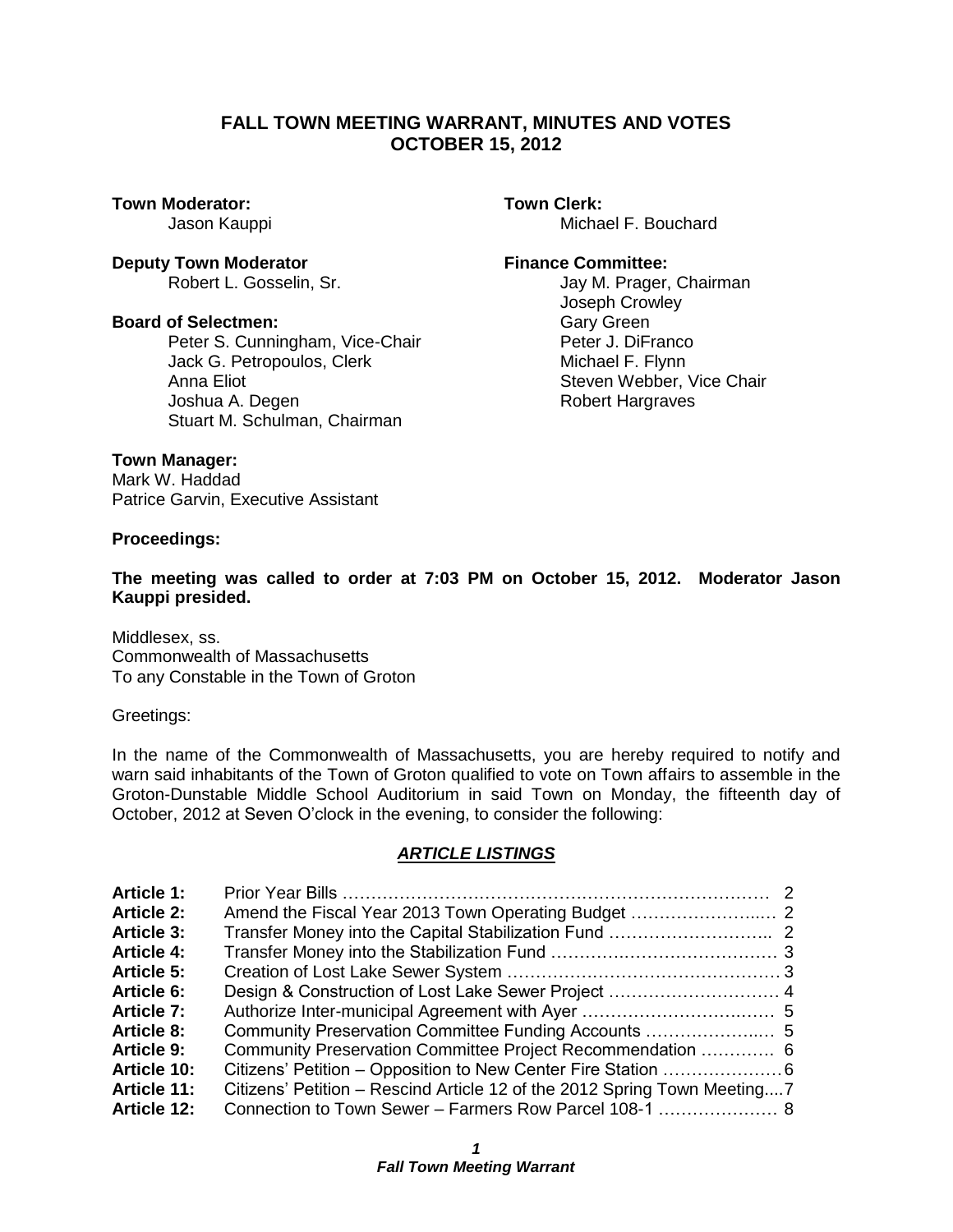| <b>Article 13:</b> |                                                                                 |     |
|--------------------|---------------------------------------------------------------------------------|-----|
| <b>Article 14:</b> | Rezone Parcel 108-1-4 from Residential – Agriculture "R-A" to Public Use "P" 10 |     |
| Article 15:        |                                                                                 |     |
| <b>Article 16:</b> |                                                                                 |     |
| <b>Article 17:</b> |                                                                                 |     |
| <b>Article 18:</b> |                                                                                 |     |
| <b>Article 19:</b> |                                                                                 |     |
| <b>Article 20:</b> |                                                                                 |     |
| Article 21:        |                                                                                 |     |
| <b>Article 22:</b> |                                                                                 |     |
| <b>Article 23:</b> |                                                                                 |     |
| <b>Article 24:</b> |                                                                                 |     |
| <b>Article 25:</b> |                                                                                 | -17 |

# *Beginning of Business and Announcements*

The Meeting was called to order at 7:03 pm on October 15, 2012.

The reading of the Warrant was waived by unanimous vote of the meeting.

Bob Johnson, Veteran's Agent, led the Pledge of Allegiance.

October 15, 2012 was proclaimed Owen Shuman Day in honor of the retiring Library Director.

A report from the Central Fire Station Committee was offered indicating progress since the last Town Meeting was on plan.

401 voters were present at 7:00 PM. 591 voters were present at 8:45 PM.

# *MOTION to Limit Debate*

# *Mover: Ellen Todd*

I move that debate on each article at tonight's town meeting be limited to one speech of no more than 3 minutes per speaker with the exception of the first speaker for the article and the first speaker against the article.

**Moved and Seconded Quantum of Town Meeting Vote: 2/3rd Majority Vote on Motion to Limit Debate: 230 In Favor 171 Against Motion is defeated** \_\_\_\_\_\_\_\_\_\_\_\_\_\_\_\_\_\_\_\_\_\_\_\_\_

# *ARTICLE 1: PRIOR YEAR BILLS*

To see if the Town will vote to transfer from available funds a sum or sums of money for the payment of unpaid bills from prior fiscal years, or to take any other action relative thereto.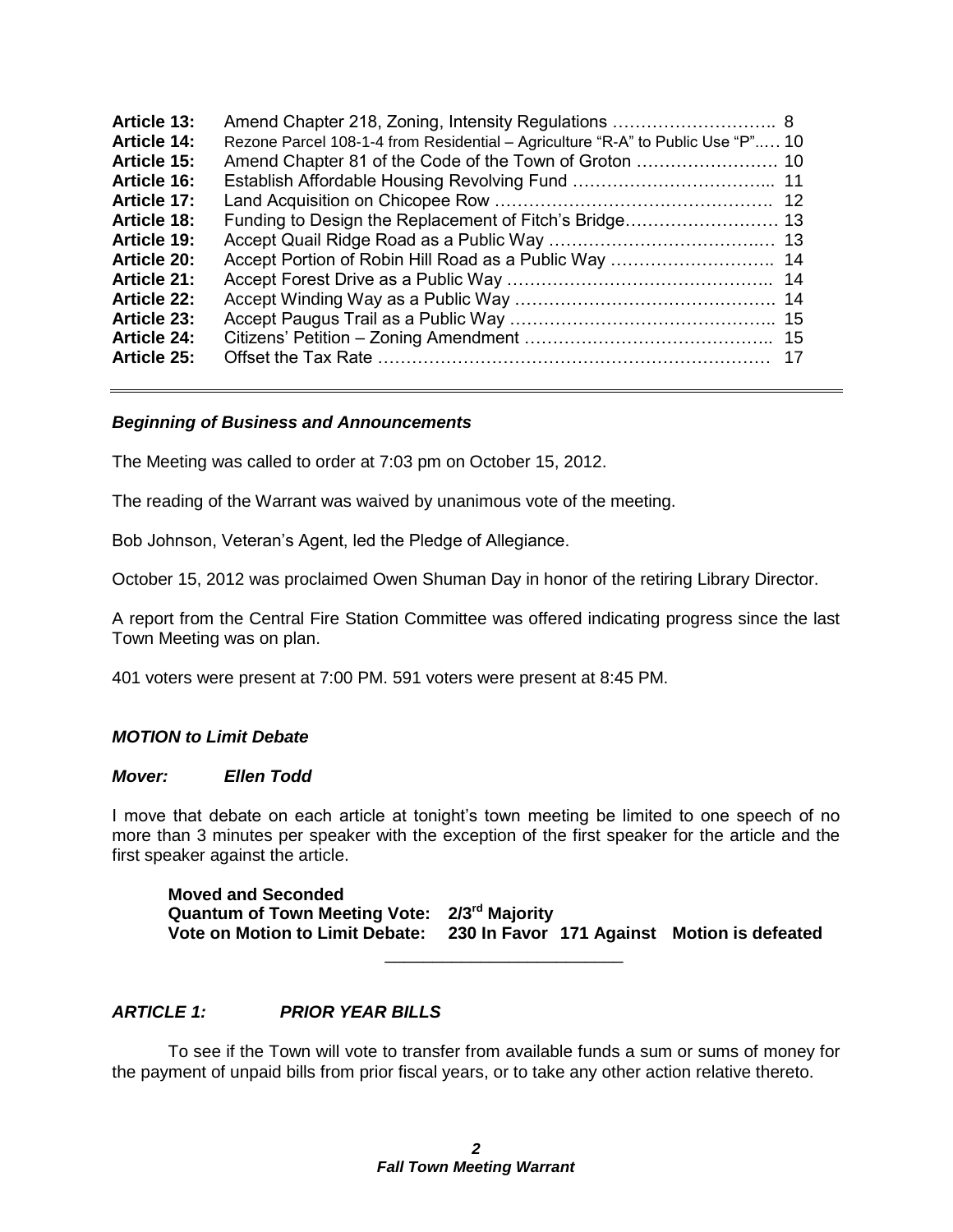# *BOARD OF SELECTMEN*

# **Board of Selectmen:** *Recommended Unanimously* **Finance Committee:** *Recommended Unanimously*

**Summary:** *Town Meeting approval is required to pay bills from a prior fiscal year. A list of unpaid bills will be provided at Town Meeting.*

### **Mover: Anna Eliot**

**MOTION:** I move that the Town vote to transfer from the Water Enterprise Excess and Deficiency Fund the sum of \$573 and to transfer from the Excess and Deficiency Fund (Free Cash) the sum of \$124 for a total sum of \$697 for the payment of the following bills of a prior fiscal year:

| <b>Bill Trust</b>             | \$573 |
|-------------------------------|-------|
| Nashoba Valley Medical Center | \$79  |
| W.B. Mason                    | \$45  |
|                               |       |

Total \$697

**Moved and Seconded Quantum of Town Meeting Vote: 4/5's Majority Vote on Main Motion under Article 1: Passed by Unanimous Vote**

# *ARTICLE 2: AMEND THE FISCAL YEAR 2013 TOWN OPERATING BUDGET*

To see if the Town will vote to amend the Fiscal Year 2013 Operating Budget as adopted under Article 5 of the April 30, 2012 Spring Town Meeting, and vote to raise and appropriate and/or transfer from available funds a sum or sums of money as may be necessary to defray the expenses of the Town for Fiscal Year 2013, or to take any other action relative thereto.

\_\_\_\_\_\_\_\_\_\_\_\_\_\_\_\_\_\_\_\_\_\_\_\_\_

# *FINANCE COMMITTEE BOARD OF SELECTMEN TOWN MANAGER*

# **Board of Selectmen:** *Article Withdrawn* **Finance Committee:** *Article Withdrawn*

**Summary:** *The Fiscal Year 2013 Town Operating Budget was approved at the 2012 Spring Town Meeting in April, 2012. Any changes to this Budget would have to be made prior to setting the tax rate. The purpose of this article is to make any necessary changes to balance the FY 2013 Operating Budget. Handouts will be available at Town Meeting outlining any proposed changes.*

# **Mover: Peter Cunningham**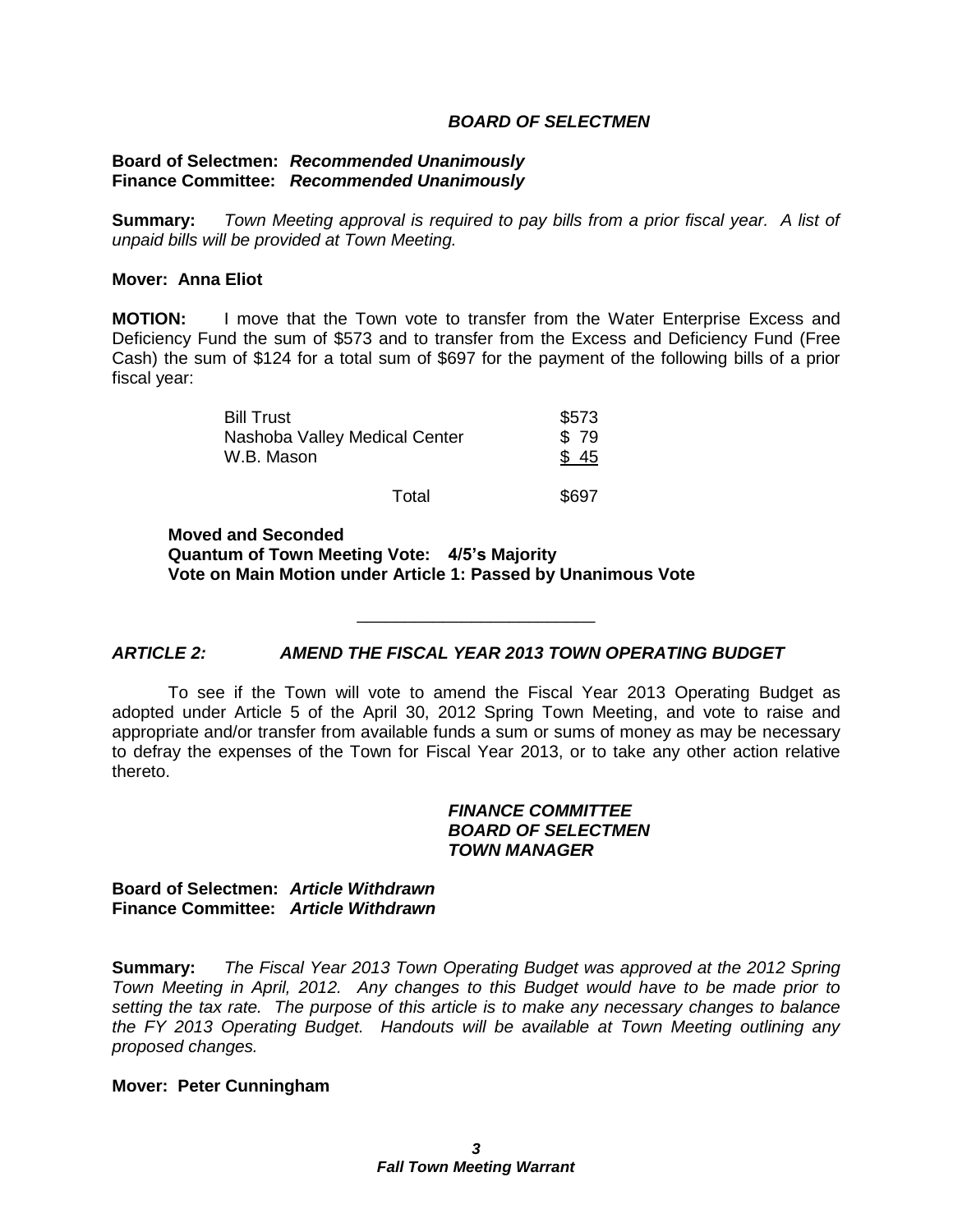**MOTION A:** I move that the Town vote to amend the Fiscal Year 2013 Operating Budget, as adopted under Article 5 of the April 30, 2012 Spring Town Meeting.

**MOTION B:** I move that the Article 2 be indefinitely postponed.

**Moved and Seconded Quantum of Town Meeting Vote: Majority Vote on Main Motion under Article 2 : Passed by Unanimous Vote** 

# *ARTICLE 3: TRANSFER MONEY INTO THE CAPITAL STABILIZATION FUND*

To see if the Town will vote to raise and appropriate and/or transfer from available funds a sum or sums of money to be added to the sum already on deposit in the Capital Stabilization Fund, or to take any other action relative thereto.

\_\_\_\_\_\_\_\_\_\_\_\_\_\_\_\_\_\_\_\_\_\_\_\_\_

# *BOARD OF SELECTMEN*

# **Board of Selectmen:** *Recommended Unanimously* **Finance Committee:** *Recommended Unanimously*

**Summary:** *The Fund has a balance of \$260,000. The financial management goal is to achieve and maintain a balance in the Capital Stabilization Fund equal to 1.5% of the total annual budget. Any balance beyond the 1.5% level should be added to the Capital Stabilization Fund in conjunction with the Capital Plan to reduce overall borrowing and associated costs. The target amount for the Capital Stabilization Fund will be provided at Town Meeting.*

# **Mover: Stuart Schulman**

**MOTION:** I move that the Town vote to transfer the sum of \$250,000 from the Excess and Deficiency Fund (Free Cash) to be added to the sum already on deposit in the Capital Stabilization Fund.

**Moved and Seconded Quantum of Town Meeting Vote: 2/3's Majority Vote on Main Motion under Article 3: Passed by Unanimous Vote**

# *ARTICLE 4: TRANSFER MONEY INTO THE STABILIZATION FUND*

To see if the Town will vote to raise and appropriate and/or transfer from available funds a sum or sums of money to be added to the sum already on deposit in the Stabilization Fund, or to take any other action relative thereto.

\_\_\_\_\_\_\_\_\_\_\_\_\_\_\_\_\_\_\_\_\_\_\_\_\_

# *BOARD OF SELECTMEN*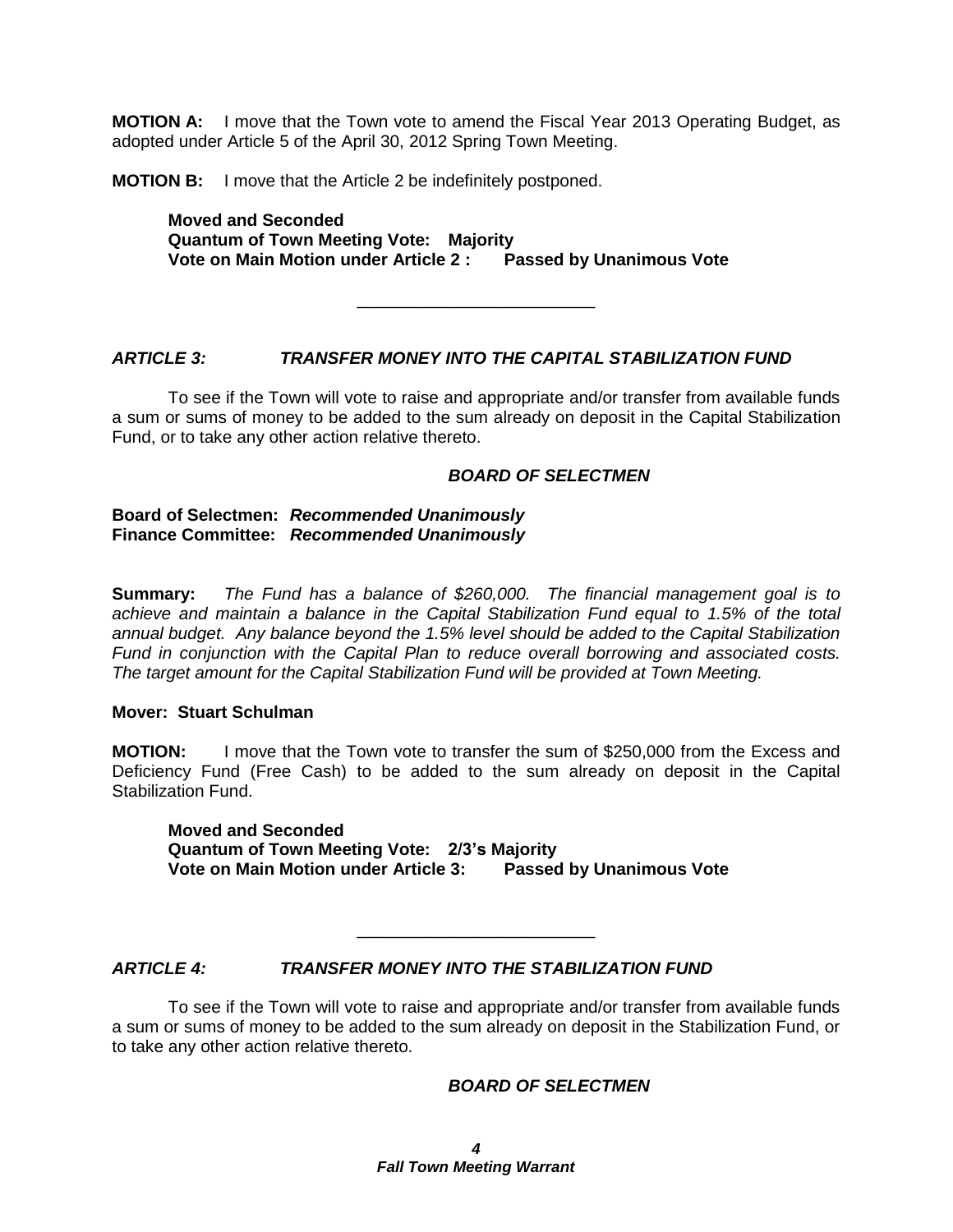# **Board of Selectmen:** *Recommended Unanimously* **Finance Committee:** *Recommended Unanimously*

**Summary:** *The balance in this fund is \$1.3 million. The financial management goal is to achieve and maintain a balance in the Stabilization Fund equal to 5% of the total annual budget. The target amount for the Stabilization Fund will be provided at Town Meeting.*

# **Mover: Stuart Schulman**

**MOTION:** I move that the Town vote to transfer the sum of \$500,000 from the Excess and Deficiency Fund (Free Cash) to be added to the sum already on deposit in the Stabilization Fund.

**Moved and Seconded Quantum of Town Meeting Vote: 2/3's Majority Vote on Main Motion under Article 4: Passed by Unanimous Vote**

# *ARTICLE 5: CREATION OF LOST LAKE SEWER SYSTEM*

To see if the Town will vote, pursuant to the provisions of Chapter 83 of the Massachusetts General Laws, to establish a sewer system in the Town of Groton to be known as the "Lost Lake Sewer System," to serve the Lost Lake area of the Town, and to adopt the following bylaw, as Chapter 191 of the Code of the Town of Groton, for said purpose, including provisions for the expansion of said Sewer System by a Town Meeting Vote:

\_\_\_\_\_\_\_\_\_\_\_\_\_\_\_\_\_\_\_\_\_\_\_\_\_

# **Lost Lake Sewer System**

§191-1 Establishment

There is hereby established a Sewer System within the Town entitled "Lost Lake Sewer System" comprised of land situated in a geographical area bounded and described on a plan of land entitled "Lost Lake Sewer District" drawn by Woodard and Curran and dated September, 2012, on file with the Office of the Town Clerk. The inhabitants of said geographical area shall be served by a system of sewerage to be provided by the Town within the territorial limits and capacity of said system.

#### §191-2 Extension and expansion

The system may be extended and expanded to serve an increased land area if there remains sufficient capacity by a majority vote of an Annual Town Meeting or a Special Town Meeting.

# §191-3 Assessment for general and special benefit facilities

Pursuant to MGL c. 83, §15, in the assessment of betterments for the Lost Lake Sewer System and any extension thereof. the costs of general benefit facilities including, but not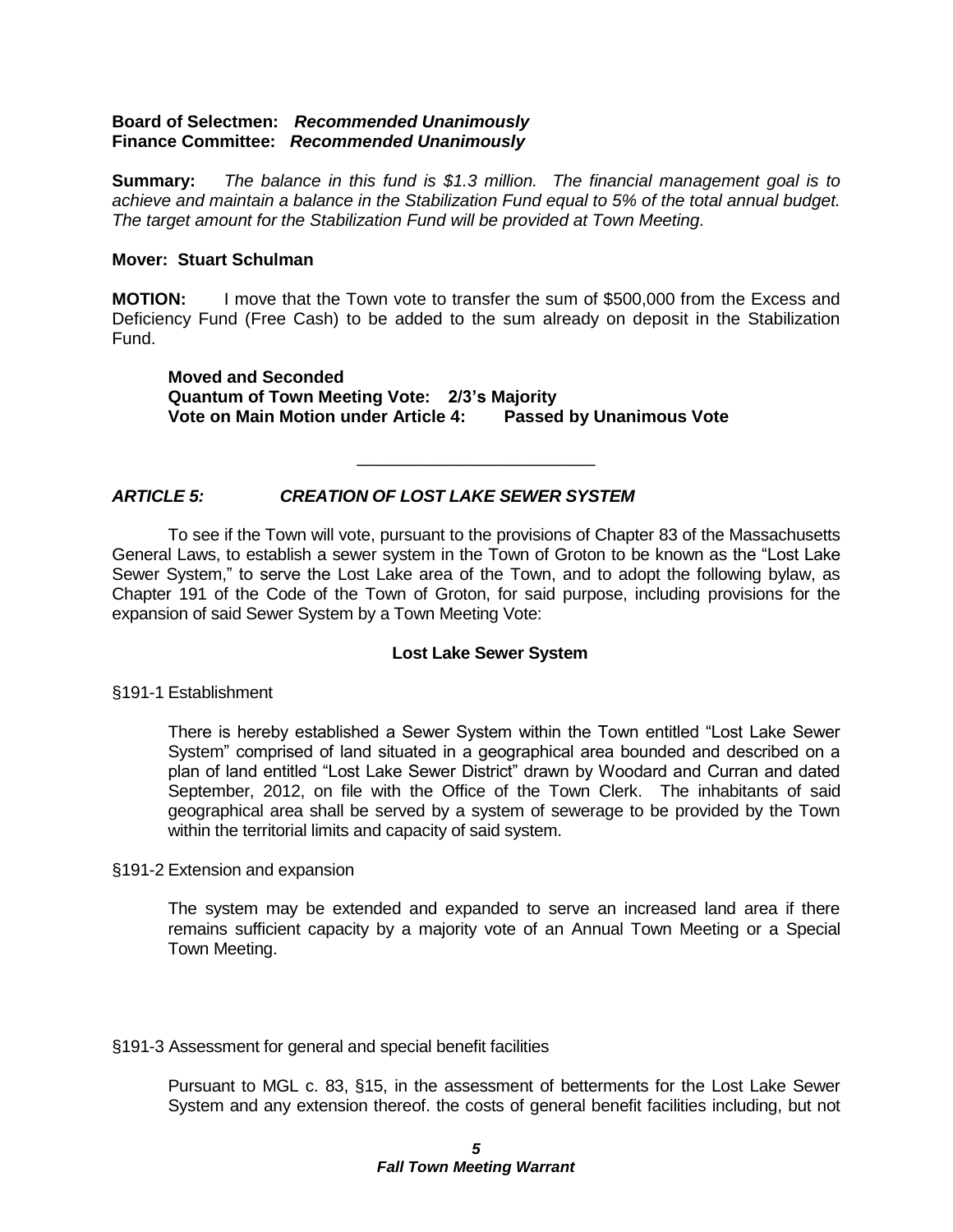limited to, pumping stations, trunk and force mains, shall be separated from the costs of special benefit facilities including, but not limited to, the sewer mains serving adjacent properties.

or to take any other action relative thereto.

# *BOARD OF SELECTMEN LOST LAKE SEWER ADVISORY COMMITTEE*

# **Board of Selectmen:** *Recommended Unanimously* **Finance Committee:** *No Position*

**Summary:** *This article will provide for creation of a new sewer system to serve the Lost Lake Area and the Four Corners Commercial Properties. Wastewater from the system will be treated in Ayer.*

# **Mover: Anna Eliot**

**MOTION:** I move that the Town vote, pursuant to the provisions of Chapter 83 of the Massachusetts General Laws, to establish a sewer system in the Town of Groton to be known as the "Lost Lake Sewer System," to serve the Lost Lake area of the Town, and to adopt the "Lost Lake Sewer System Bylaw, as set forth in the Warrant and as on file in the Office of the Town Clerk, as Chapter 191 of the Code of the Town of Groton, for said purpose, including provisions for the expansion of said Sewer System by a Town Meeting Vote.

# **Moved and Seconded Quantum of Town Meeting Vote: Majority Vote**

# **Discussion:**

- Moderator allowed discussion to address related articles 5, 6 and 7
- Presentation in favor of Article 5
	- o Lost Lake Sewer Advisory Committee (Carol Quinn and Angela Garger) on the studies performed and the financial aspects of the project
		- Betterment costs would be borne 25% by Four Corners businesses, 5% by Groton Woods, 25% by Town and 45% by affected homeowners
		- **Homeowners cost breakdown:** 
			- Hookup Fee: \$5,000 to \$11,000 depending upon complexity
			- Operating costs: Estimated at \$500 per year
			- Homeowners with Title V Certifications will not be required to connect, but will be assessed betterment fee.
	- $\circ$  Woodard and Curran (Consultants) Presentation on the technical aspects of Lost Lake degradation and proposed solution
	- o Jack Petropoulos, Selectmen
		- Only dissenting vote from Board of Selectmen on Article 6
		- The proposal is a disputable solution, being based upon 23 year old water quality results
		- The contribution to Lost Lake pollution from Martins Pond Brook is not known and was not measured.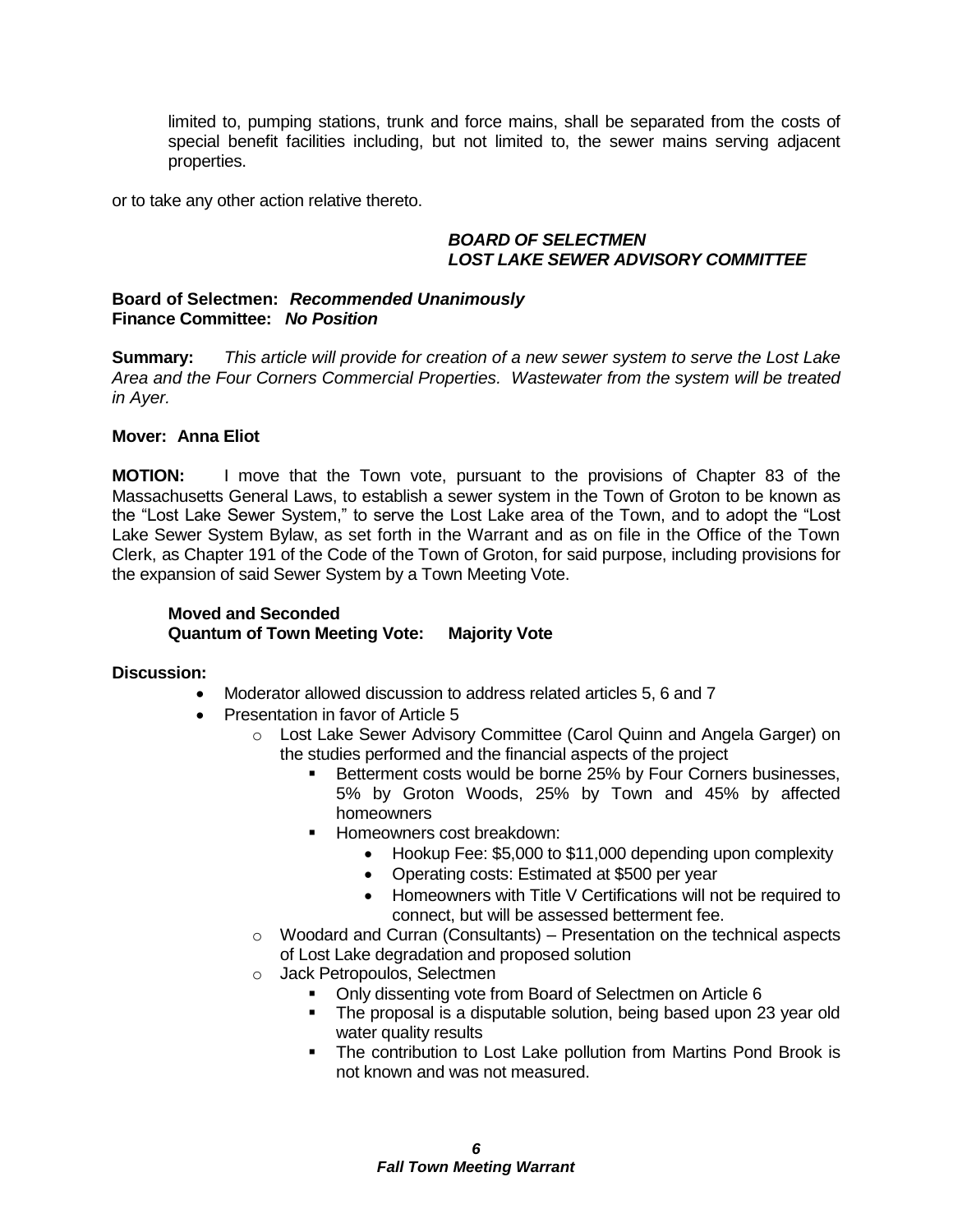- The Board of Selectmen process to approve a 25% contribution rate was flawed.
- **513 million is a preliminary estimate, costs are unconfirmed.**
- o Planning Board
	- **Unanimous support of the project**
	- The data trend is towards negative water quality
	- **There is a relationship between the Master Plan and the Lost Lake** Sewer Project
- o Board of Health
	- **Unanimous support of the project**
- o Water Commission
	- Support the project by a 2 to 1 vote
- o Sewer Commission
	- **Unanimous support**
- o Conservation Commission
	- **Unanimous support**
- o Sustainability Commission
	- **Unanimous support**
- o Economic Development Commission
	- The project is positive for the business climate in the Four Corners area
	- **Unanimous support**
- o Greenway Committee
	- Support the project as it may have a positive impact on the Nashua River
- o Finance Committee
	- **Najority in opposition**
	- Opposed to the 25% taxpayer subsidy
	- **The Town Center Sewer District, used as a funding model, initially** had a town wide scope. Fees were insufficient, causing the town to contribute.
	- Recent data is not conclusive; worst case scenarios are conjectural
	- The data doesn't show that Whitney well is compromised
	- Owners of private septic systems are responsible for them why should Lost Lake systems be any different?
	- Recommend no public subsidy
- o Members of the Public
	- What is being voted upon further study or a \$13m commitment to build the system?
	- This is an ongoing problem at Lost Lake urge passage as :
		- Home values will increase
		- Increase the tax base
		- Beautify the area
	- **Nutrients come from fertilizer and septic systems. How do we know** where the nutrients in Lost Lake come from? Have there been ecoli measurements? How many systems have actually failed?
	- Board of Health (in response to question) states that Tight Tanks are an economic detriment to households. Tight Tanks cost \$6,000- \$8,000 and \$300 per month to pump. Urge passage as the project is a cost effective solution.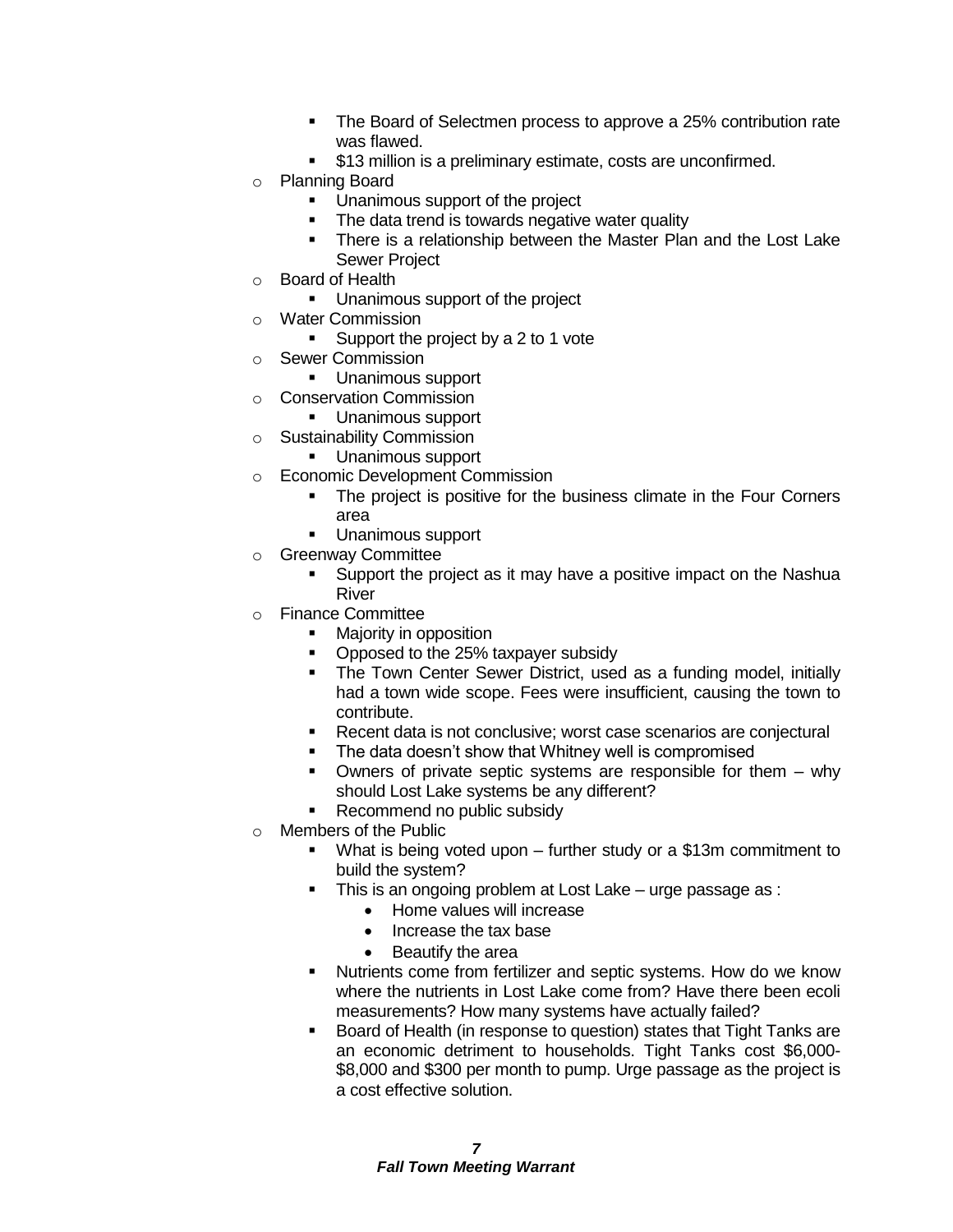- Board of Health response to question: Proactive Title V testing is not done. It is done only upon sale or obvious failure.
- **The Commercial benefit is unproven.**
- **If nitrogen is found in a town well, then it is too late to address the** problem.
	- Water Commission: Approximately 60% of the community is served by Whitney Well. It measures 0.6 to 0.7 on average for nutrients, with a high of 1.8.
- Groton Woods
	- Financially absorbs 50 edus from the proposed system, more than they would use. They plan to do some development, but to the 50 edu level. They are currently stopped from development due to the inadequacy of their septic. It is cost effective for them to contribute to the system and participate.
- **If was acknowledged that runoff from Angus and Gibbet Hills** through Martins Pond Brook could be contributing to the Lost Lake issue.
- **•** Concern that the studies are not comprehensive. The proposed project may not solve the problem.
- **How much more development would be possible if the sewer** system was constructed? This question was addressed by Woodard and Curran in a technical sense by citing limiting factors incorporated in the system. In addition, Zoning controls development.
- Resident does not support as the system would affect his financials badly. Also expressed concerns about the proposal of a low pressure system, which requires electricity to operate.
- What is the impact on Groton's water table if this amount of water is transferred to another basin? Response addressed the environmental studies required by the MWRC indicating satisfactory results.
- **•** Concern that the cost impact affects those in town with the least ability to pay.
- **Does the betterment, estimated at \$17,000, vary depending upon** the number of houses deferred? Response was that any deferral would be due when the house was sold.
- **Statement that a sense of community would suggest that the town** contribute to this solution.

**Motion to Move the Question of Article 5 Moved and Seconded**

**Quantum: 2/3rds Majority Vote: Motion to Move the Question carried by voice vote**

**Vote on Article 5 Main Motion to Create a Lost Lake Sewer District Quantum: Majority Vote on Main Motion under Article 5: Defeated on a voice vote**

\_\_\_\_\_\_\_\_\_\_\_\_\_\_\_\_\_\_\_\_\_\_\_\_\_

*ARTICLE 6: DESIGN AND CONSTRUCTION OF LOST LAKE SEWER PROJECT*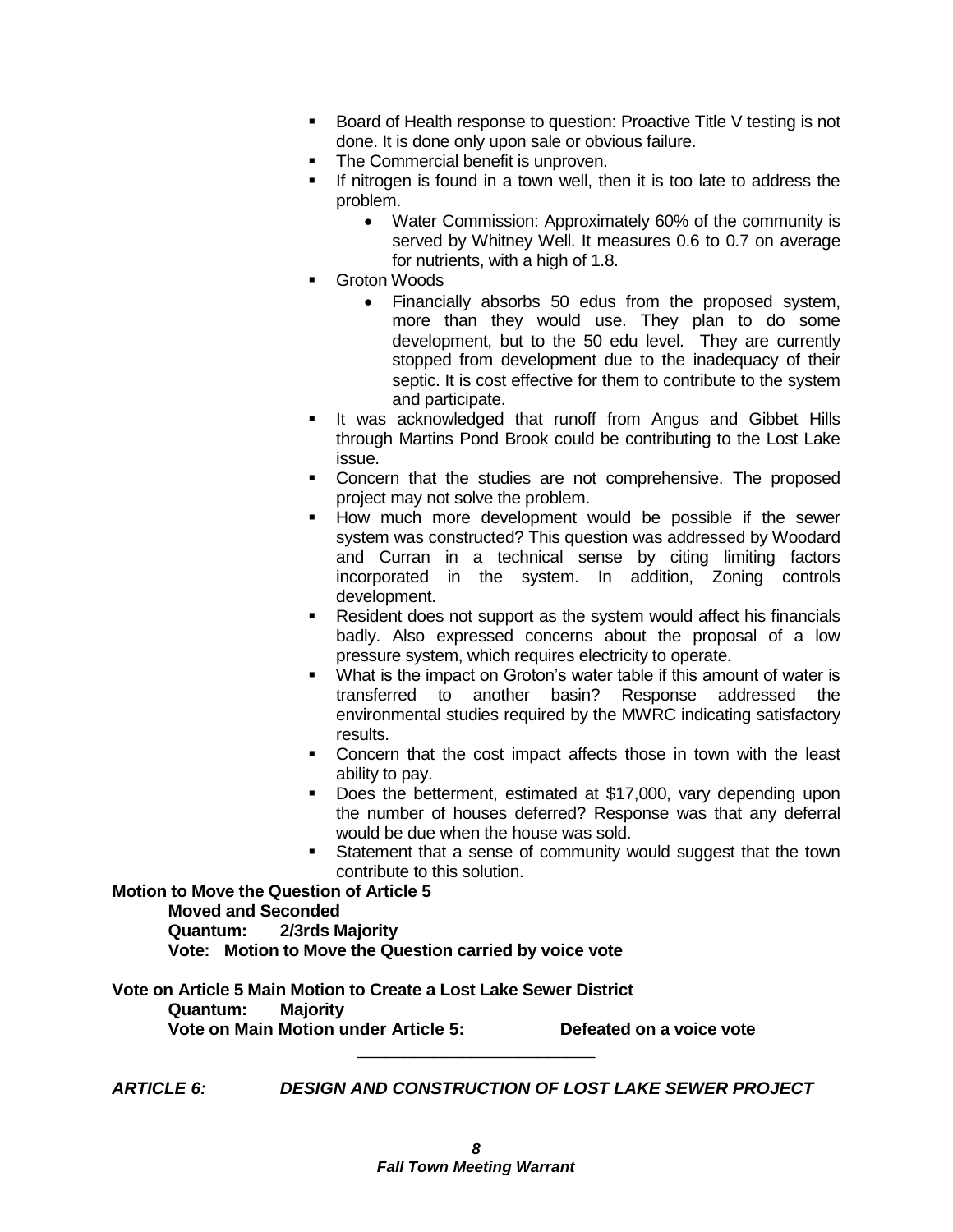To see if the Town will vote to raise and appropriate, transfer from available funds, and/or borrow a sum or sums of money, to be expended by the Town Manager, for the design and construction of the Lost Lake Sewer System; to determine whether this appropriation shall be raised by borrowing from the Massachusetts Water Pollution Abatement Trust or otherwise; to determine what percentage of the cost of the System shall be paid for by the Town; and, further, to authorize the Board of Selectmen and/or the Board of Sewer Commissioners to assess betterments upon the properties benefitted thereby for the remaining portion of the cost of the System, or to take any other action relative thereto.

# *BOARD OF SELECTMEN LOST LAKE SEWER ADVISORY COMMITTEE*

# **Board of Selectmen: Recommended 4 to 1 Finance Committee: Not Recommended 4 to 3**

**Summary:** *This article seeks funding for the design and construction of the Lost Lake Sewer System, which will serve the Lost Lake Area and Four Corners Area of Town and transport wastewater to the Ayer Wastewater Collection System. It is proposed that the Town borrow the sum of \$12.9 Million Dollars for the project. In addition, the article proposes to authorize the Board of Selectmen and/or the Board of Sewer Commissioners to assess betterments on the properties served by the newly created Lost Lake Sewer System.*

# **Mover: Peter Cunningham**

**MOTION:** I move that the sum of \$12,900,000 be appropriated for the design and construction of the Lost Lake Sewer System, said sum to be expended by the Town Manager; that to meet this appropriation the Treasurer, with the approval of the Board of Selectmen be authorized to borrow the sum of \$12,900,000 and issue bonds or notes of the Town therefor, pursuant to Massachusetts General Laws, Chapter 44, Section 7 and/or Chapter 29C of the General Laws, as amended; that such bonds or notes shall be general obligations of the Town unless the Treasurer, with the approval of the Selectmen, determines that they should be issued as limited obligations and may be secured by local system revenues as defined in Section 1 of Chapter 29C, as amended; that the Treasurer, with the approval of the Selectmen, be authorized to borrow all or a portion of such amount from the Massachusetts Water Pollution Abatement Trust established pursuant to said Chapter 29C, as amended; and in connection therewith to enter into a loan agreement and/or security agreement with the Trust and otherwise to contract with the Trust and the Department of Environmental Protection with respect to such loan and for any federal or state aid available for the project or for the financing thereof; and that the Board of Selectmen be authorized to enter into a project regulatory agreement with the Department of Environmental Protection to expend all funds available for the project; and, further, to authorize and establish that twenty-five (25%) of the cost of the System shall be paid for by the Town; and to authorize the Board of Selectmen and/or the Board of Sewer Commissioners to assess betterments, according to the uniform unit method, upon the properties benefitted thereby for the remaining portion of the cost of the System.

# **Moved and Seconded Quantum of Town Meeting Vote: 2/3's Majority**

# **MOTION (Mr. Cunningham):**

I move that Article 6 be indefinitely postponed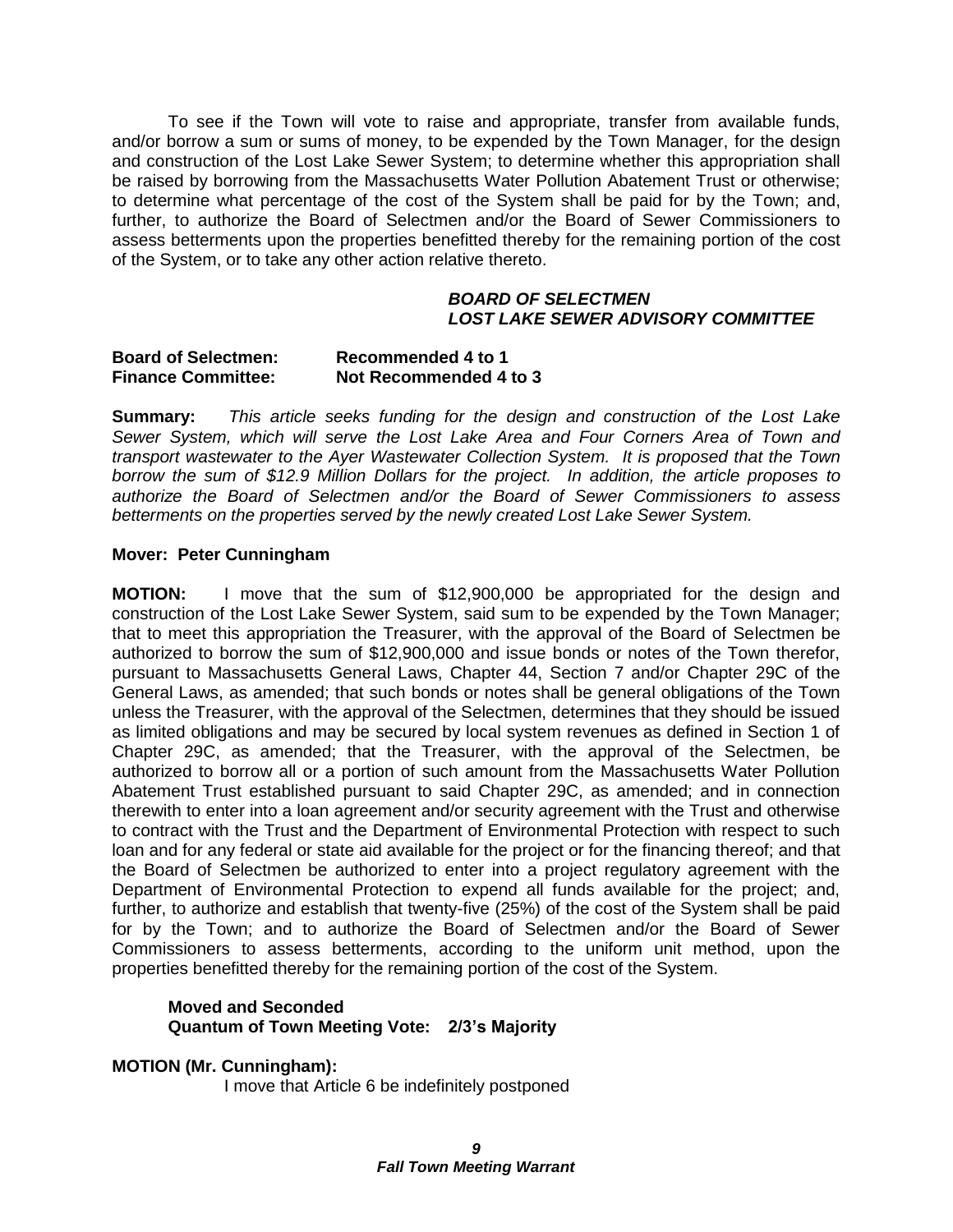**Moved and Seconded Quantum: Majority** 

**MOTION: Motion to Move the Question to Indefinitely Postpone Article 6 Moved and Seconded Quantum: 2/3rds Majority Vote on the Motion to Move to Indefinitely Postpone: Passed by 2/3 Majority**

**Vote on the Motion to Indefinitely Postpone Article 6 Vote on the Motion to Indefinitely Postpone Article 6: Passed by Majority Vote**

\_\_\_\_\_\_\_\_\_\_\_\_\_\_\_\_\_\_\_\_\_\_\_\_\_

# *ARTICLE 7: AUTHORIZE INTERMUNICIPAL AGREEMENT WITH AYER*

To see if the Town will vote to authorize the Board of Selectmen to enter into an inter- municipal agreement with the Town of Ayer for the discharge of wastewater to the Ayer Sewer Collection System for treatment, or to take any other action relative thereto.

# *BOARD OF SELECTMEN LOST LAKE SEWER ADVISORY COMMITTEE.*

# **Board of Selectmen: Recommended Unanimously Finance Committee: No Position**

**Summary:** *This article will permit the Board of Selectmen to enter into an inter-municipal agreement with the Town of Ayer for the purpose of discharging wastewater to the Town of Ayer's Wastewater Collection System for treatment.*

# **Mover: Peter Cunningham**

**MOTION:** I move that the Town vote to authorize the Board of Selectmen to enter into an inter-municipal agreement with the Town of Ayer for the discharge of wastewater to the Ayer Sewer Collection System for treatment.

**Moved and Seconded Quantum of Town Meeting Vote: Majority**

**MOTION (Mr. Cunningham):**

I move that Article 7 be indefinitely postponed

**Moved and Seconded Quantum: Majority Vote on the Motion to Indefinitely Postpone Article 7: Passed by Majority Vote** 

**MOTION to Adjourn to a Time Certain on Monday, October 29, 2012 at 7:00 PM** Summary: Meeting to be postponed for two weeks to allow participants to watch the Presidential Debate on October 22.

\_\_\_\_\_\_\_\_\_\_\_\_\_\_\_\_\_\_\_\_\_\_\_\_\_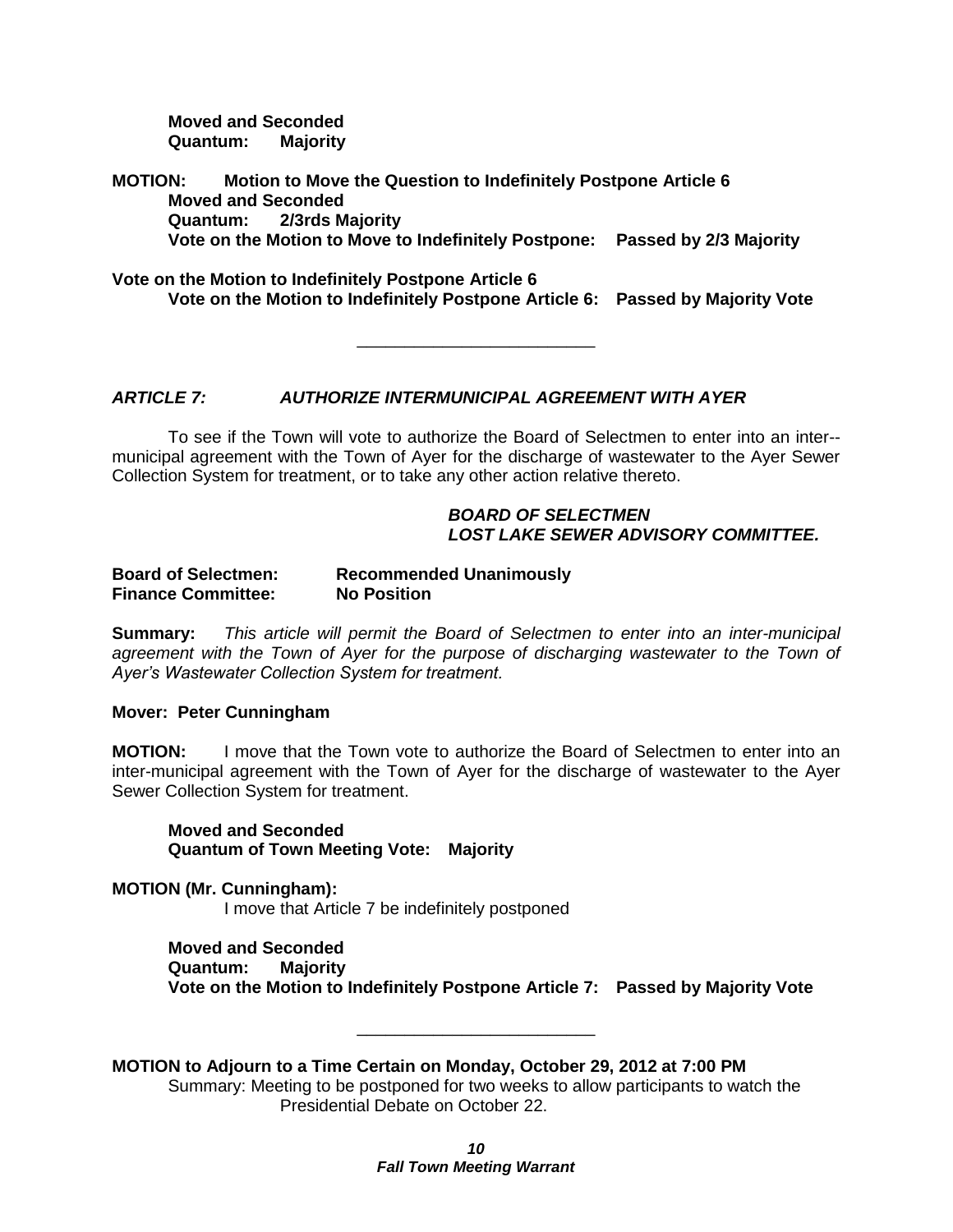**Moved and Seconded Quantum: Majority**

**Vote on Motion to Adjourn: Chair declared Passed by Majority Vote. Seven Voters did not Challenge the Ruling of the Chair.**

**Meeting was adjourned at 10:00 PM on Monday, October 15.**

# **Monday, October 29, 2012 First Adjourned Session**

Ed. Note: Hurricane Sandy hit New York, New Jersey and New England on this day. Due to the weather conditions, it was unsafe to ask the Public to attend Town Meeting.

\_\_\_\_\_\_\_\_\_\_\_\_\_\_\_\_\_\_\_\_\_\_\_\_\_

Jason Kauppi (Moderator), Michael Bouchard (Town Clerk), Joshua Degen, Stuart Shulman, and Tom Delaney convened a brief meeting at the Groton-Dunstable Middle School to open the Adjourned Session of Town Meeting, and adjourn to a Second Adjourned Session on Saturday, November 3 at 9:00 AM at the Middle School Auditorium. The local cable access channel taped the proceedings. Mark Haddad, Town Manager, was also present.

# **The Moderator called the meeting to order at 7:00 PM.**

# **Mover: Joshua Degen**

**MOTION:** I move to adjourn this session to Saturday, November 3, 2012 at 9:00 AM at the Groton-Dunstable Middle School Performing Arts Center.

**Moved and Seconded Quantum: Majority Vote on Motion to Adjourn: Passed by Unanimous Vote**

**The Meeting was adjourned at 7:00:40 on Monday October 29.**

The **Second Adjourned Session** was called to order at 9:02 AM on November 3, 2012.

\_\_\_\_\_\_\_\_\_\_\_\_\_\_\_\_\_\_\_\_\_\_\_\_\_

# **Announcements and Opening Business**

- 117 voters were present at 9:00 AM. 251 voters were present at 9:45. 304 voters were present at 11:50
- November 3, 2012 was proclaimed Valerie Jenkins Day in honor of the Town's retiring Accountant.
- A reminder was announced to vote in the Presidential Election on Tuesday, November 6. Polls will be open 7:00 AM to 8:00 PM.
- The audience was informed of the institution of Town Meeting Voter Registration Cards. These cards were handed to voters upon entrance to the auditorium and will be used to identify voters in the event of a hand count.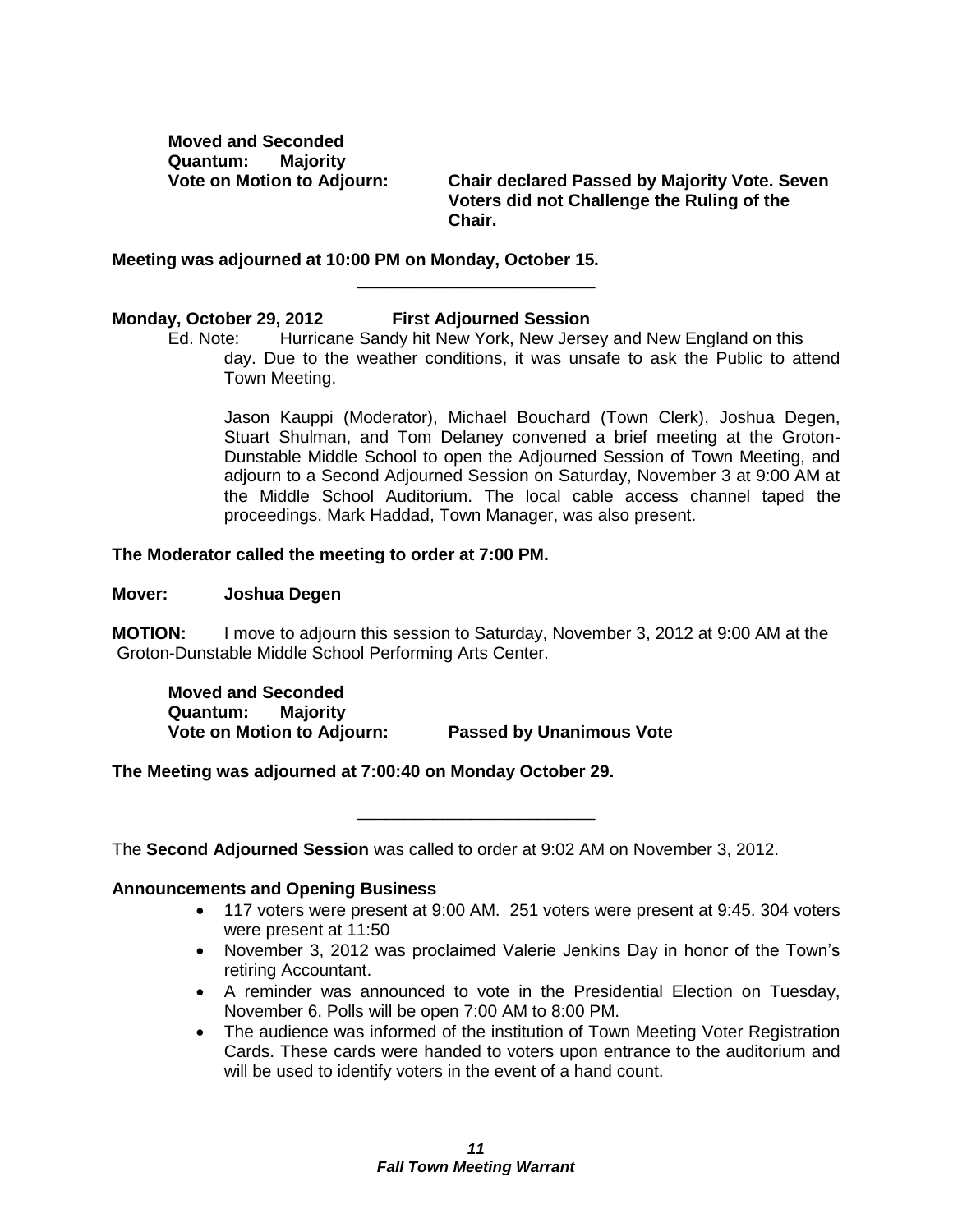# *ARTICLE 8: COMMUNITY PRESERVATION COMMITTEE FUNDING ACCOUNTS*

\_\_\_\_\_\_\_\_\_\_\_\_\_\_\_\_\_\_\_\_\_\_\_\_\_

To see if the Town will vote to amend the vote taken under Article 14 of the 2012 Spring Town Meeting Warrant by revising the Fiscal Year 2013 allocation to the Community Preservation Committee's sub accounts as follows:

| <b>Original Allocation</b> | <b>Revised Allocation</b> |  |  |
|----------------------------|---------------------------|--|--|
| \$32,280                   | \$                        |  |  |
| \$64,560                   | \$                        |  |  |
| \$64,560                   | \$                        |  |  |
| \$64,560                   | \$                        |  |  |
| \$419,640                  | \$                        |  |  |
|                            |                           |  |  |

or to take any other action relative thereto.

# *COMMUNITY PRESERVATION COMMITTEE*

# **Board of Selectmen:** *Recommended Unanimously* **Finance Committee:** *Recommended Unanimously*

**Summary:** *When the original allocation took place at the Spring Town Meeting, the amount of reimbursement from the Commonwealth was not known and the allocation was based on an estimate of the Town's Community Preservation Fund revenues. The purpose of this article is to account for the additional state Community Preservation Reimbursement and make the appropriate allocations to the various sub-accounts. Please note, that with the exception of the CPC Operating Expenses, none of these funds will be spent without further approval at Town Meeting.*

# **Mover: Anna Eliot**

**MOTION:** I move that the Town vote to amend the vote taken under Article 14 of the 2012 Spring Town Meeting Warrant by amending the Fiscal Year 2013 allocation of revenues to the Community Preservation Fund to the Community Preservation Committee's sub accounts as follows:

|                                   | <b>Original Allocation</b> | <b>Revised Allocation</b> |  |  |
|-----------------------------------|----------------------------|---------------------------|--|--|
| <b>CPC Operating Expenses:</b>    | \$32,280                   | \$36,250                  |  |  |
| Open Space Reserve:               | \$64,560                   | \$72,500                  |  |  |
| <b>Historic Resource Reserve:</b> | \$64,560                   | \$72,500                  |  |  |
| <b>Community Housing Reserve:</b> | \$64,560                   | \$72,500                  |  |  |
| <b>Unallocated Reserve:</b>       | \$419,640                  | \$471,250                 |  |  |

# **Moved and Seconded Quantum of Town Meeting Vote: Majority**

# **Minutes:**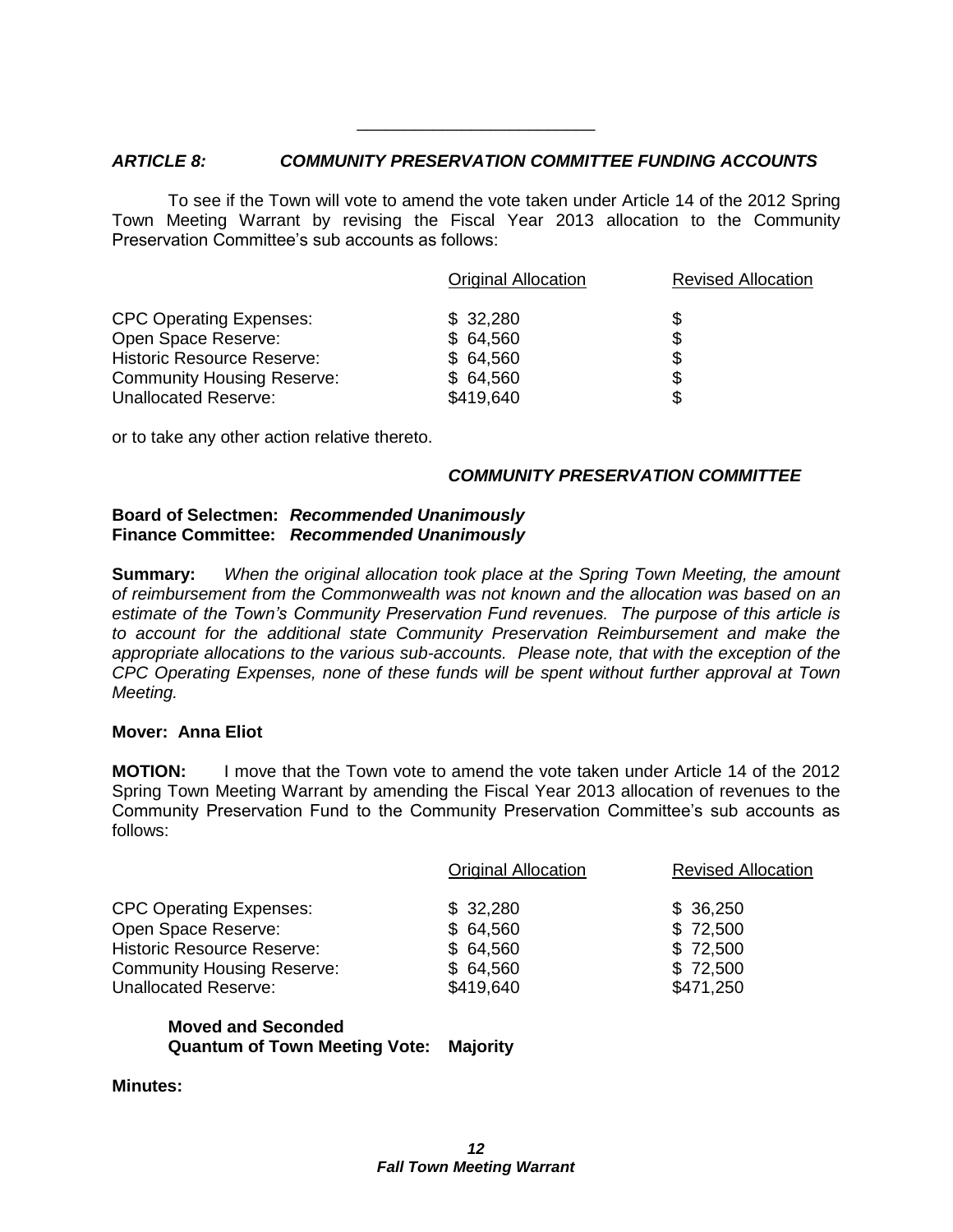- Mr. Easom presented details on the CPF funds, the State's matching of funds and the use of the CPC Operating Expense fund.
- The State was expected to match \$167,000. Actual matching funds were \$201,000.
- Mr. Easom announced that November 12 was the deadline for CPA applications.

**Vote on Main Motion under Article 8: Passed by Majority Vote**

# *ARTICLE 9: CPC PROJECT RECOMMENDATION*

To see if the Town will vote to adopt and approve the recommendations of the Community Preservation Committee for Fiscal Year 2013, and further, vote to implement such recommendations by appropriating the following sum or sums of money from the Community Preservation Fund established pursuant to Chapter 44B of the General Laws:

\_\_\_\_\_\_\_\_\_\_\_\_\_\_\_\_\_\_\_\_\_\_\_\_\_

CPC Proposal A: Conservation Fund: \$ 25,000

or to take any other action relative thereto.

# *COMMUNITY PRESERVATION COMMITTEE*

# **Board of Selectmen: Recommended Unanimously Finance Committee: Not Recommended by 6 to 1 vote, 1 abstention**

**Summary:** *The Conservation Commission is applying for \$25,000 in Community Preservation Act Funds to be transferred to the Conservation Fund to be added to the amount already in the Conservation Fund (approximately \$700,000) to be used for the acquisition of the Cox-Walker parcels on Chicopee Row. Previously this land had been considered for the site of a new high school. These parcels represent an opportunity to protect 109 acres of open space for watershed protection, wildlife habitat protection and recreation uses as permitted by Chapter 44B of the Massachusetts General Laws. The proposed purchase price is \$716,000. The Commission has filed for a state grant as well to help offset a portion of the acquisition cost.*

# **Mover: Anna Eliot**

**MOTION:** I move that the Town vote, pursuant to Massachusetts General Laws, Chapter 44B, Section 5, to appropriate the sum of \$10,000 from the Community Preservation Fund Open Space Reserve and to appropriate the sum of \$15,000 from the Community Preservation Fund Unallocated Reserve for a total of \$25,000 to fund Community Preservation Application 2013-03 "Conservation Land Fund".

# **Moved and Seconded Quantum of Town Meeting Vote: Majority**

# **Minutes:**

 Board of Selectmen, Conservation Commission and Greenway Committee were in favor of Article 9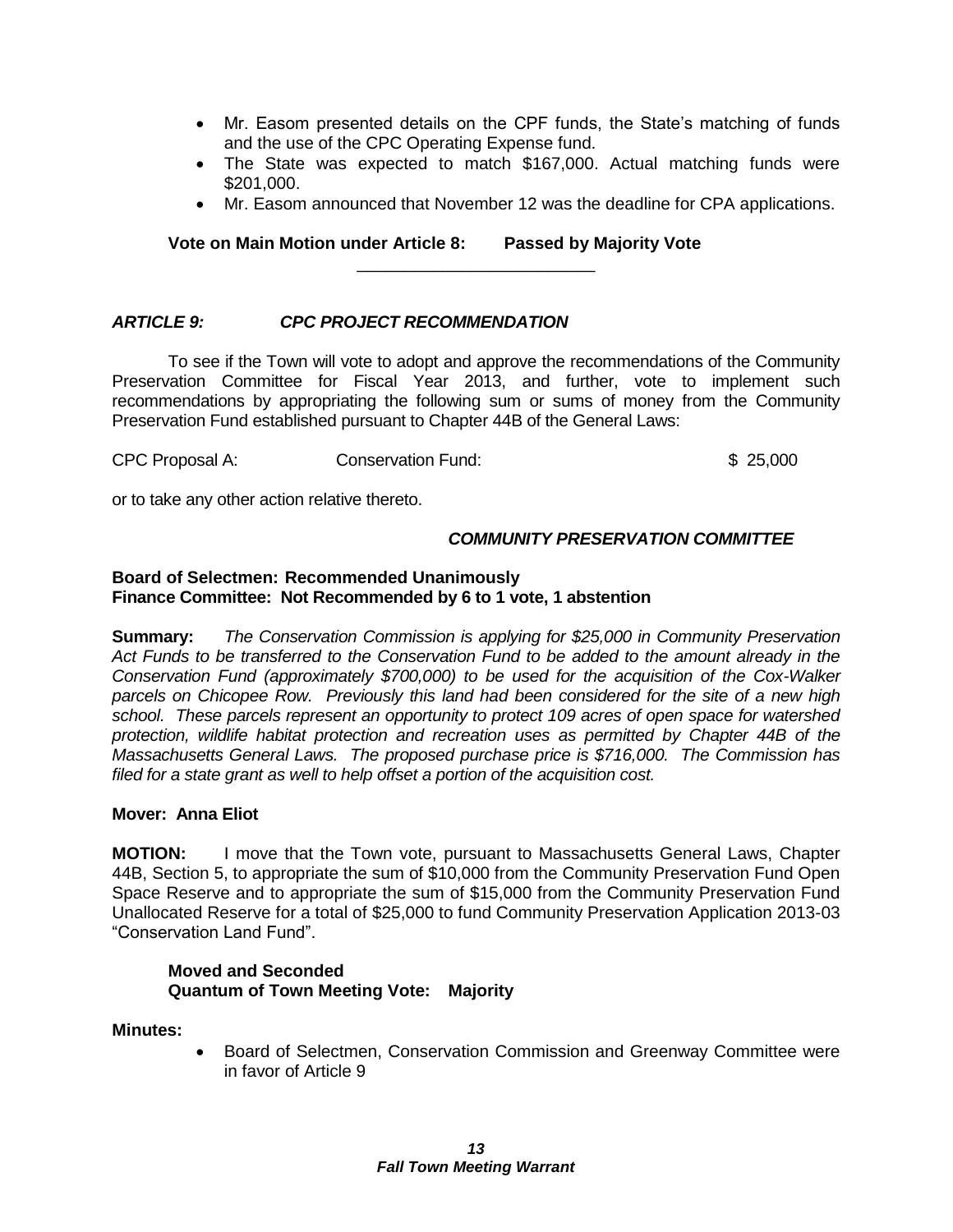- The Conservation Commission pointed out that the CC must fully fund the land purchase and then apply for the land grant. The \$25,000 is necessary to fully fund the purchase. The purchase would then be contingent upon receipt of a land grant. Article 17 is intended to authorize the application for a land grant.
- The Planning Board had no position on Article 9 but were in support of Article 17.
- If Article 17 were to be voted down, the money proposed in article 9 to be transferred would remain with the Conservation Commission.
- If the land in Article 17 was not purchased, a member suggested that the \$25,000 from Article 9 could be deducted from the Conservation Commission at the Spring, 2013 Town Meeting.

# **MOTION to Lay the Motion under Article 9 On the Table.**

The effect of this motion is to set aside this motion under Article 9 for the purpose of deferring action until Article 17 is considered

**Moved and Seconded Quantum: 2/3rds Majority Vote on Motion to Lay on the Table the Motion under Article 9: Passed by a 2/3rds Majority**

**MOTION to advance Article 17 Moved and Seconded Quantum: Majority Vote on Motion to Advance Article 17: Motion did not pass**

\_\_\_\_\_\_\_\_\_\_\_\_\_\_\_\_\_\_\_\_\_\_\_\_\_

*ARTICLE 10: CITIZENS' PETITION – OPPOSITION TO NEW FIRE STATION*

To see if the Town will vote to oppose the building of a new fire station on the field located on Farmers Row, shown as Lot 4 on the map entitled, "Approval Not Required Plan, Lawrence Homestead Trust, Farmers Row, Groton, MA, Applicant: Town of Groton, 173 Main Street, Groton, Massachusetts," prepared by Gale Associates and Romanelli Associates, Inc., dated April 24, 2012, recorded as Plan 296 of 2012 at the Middlesex South Registry of Deeds, being shown on Assessors Map 108, Parcel 1-4, which is part of the property formerly owned by the Lawrence Homestead Trust, due to the negative impact the construction of such station will have on the character of the Town and its potential to destroy open space proximal to the Town Center, and, further to see if the Town will vote to place a permanent conservation restriction on said property pursuant to Section 31, 32, and 33, of Chapter 184 of the Massachusetts General Laws as may be amended from time to time, to prevent the construction of said station, or to take another action relative thereto.

# **CITIZENS' PETITION**

**Name Address Name Address**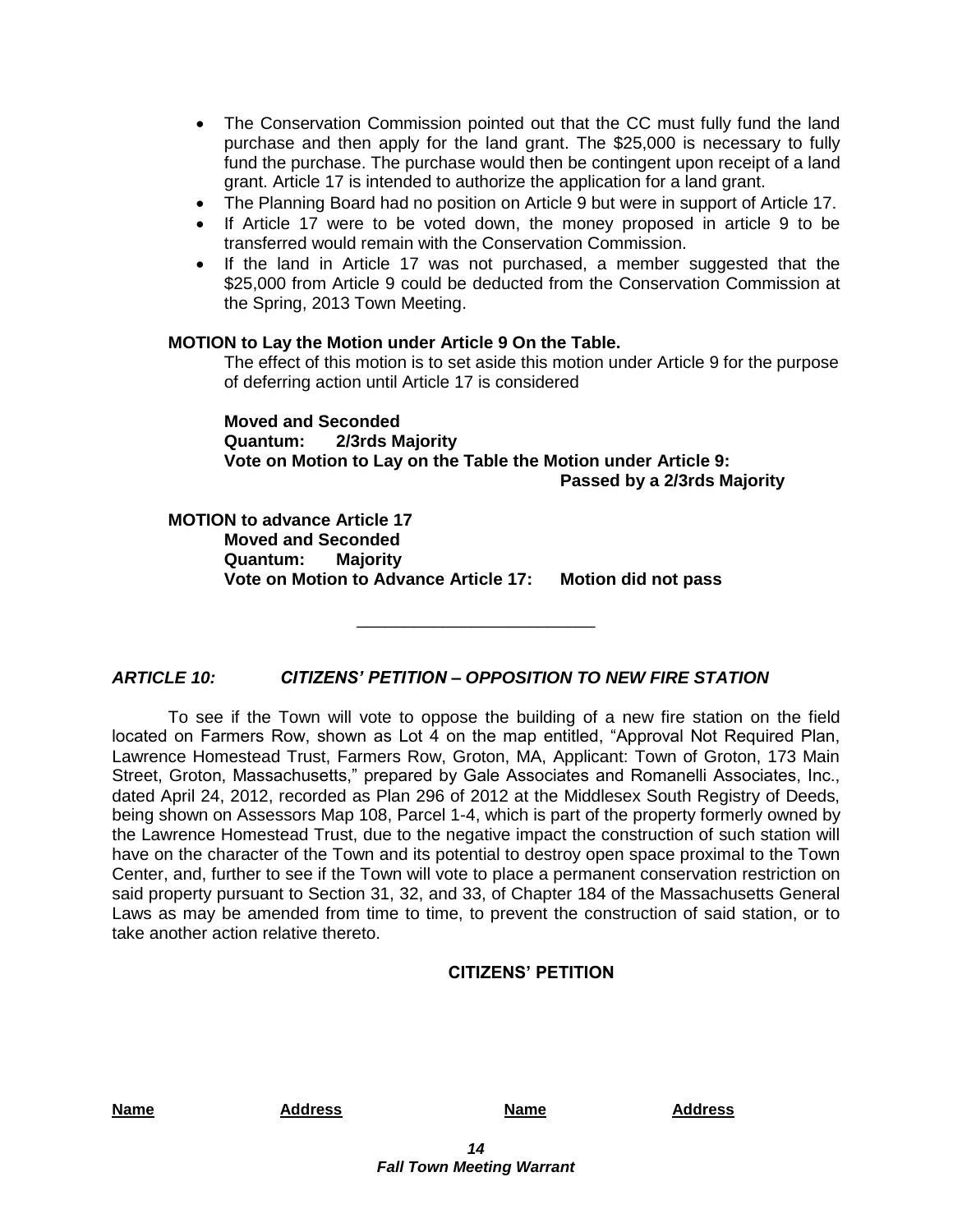| Alix Chace              | 152 Broadmeadow Ro |
|-------------------------|--------------------|
| Michael Chace           | 152 Broadmeadow Ro |
| Robert Huguenin         | 61 Long Hill Road  |
| Nancy Huguenin          | 61 Long Hill Road  |
| <b>Richard Peterson</b> | 141 Hill Road      |
|                         |                    |

head Marylou O'Connor 85 Farmers Row ad John O'Connor 85 Farmers Row Scott MacDonald 2 Farmers Row Art Campbell 31 Fir Road Tim Broad 46 Hawtree Way

| <b>Board of Selectmen:</b> | <b>Not Recommended Unanimously</b> |
|----------------------------|------------------------------------|
| <b>Finance Committee:</b>  | <b>No Position</b>                 |

**Summary:** *We oppose the building of a new Fire Station for the Town of Groton on the field located on Farmers Row in Groton, MA which is formerly the property of Lawrence Homestead Trust. The recommendation of this site by the biased New Fire Station Building Committee will drastically change the character of the Town and destroy the open space proximal to the Town center. The proposed site is a beautiful field, the most beautiful and prominently visible agricultural farm land site still existing today within Groton, the value of which is priceless and which can never be bought back if the proposed development is allowed to take place. We the people want to prohibit building on this land if purchase by the Town and motion that we seek protection of it under State conservation regulations.*

# **Mover: Jack Petropoulos**

**MOTION:** I move that the Town vote to oppose the building of a new fire station on the field located on Farmers Row, shown as Lot 4 on the map entitled, "Approval Not Required Plan, Lawrence Homestead Trust, Farmers Row, Groton, MA, Applicant: Town of Groton, 173 Main Street, Groton, Massachusetts," prepared by Gale Associates and Romanelli Associates, Inc., dated April 24, 2012, recorded as Plan 296 of 2012 at the Middlesex South Registry of Deeds, being shown on Assessors Map 108, Parcel 1-4, which is part of the property formerly owned by the Lawrence Homestead Trust, due to the negative impact the construction of such station will have on the character of the Town and its potential to destroy open space proximal to the Town Center, and, further vote to place a permanent conservation restriction on said property pursuant to Section 31, 32, and 33, of Chapter 184 of the Massachusetts General Laws as may be amended from time to time, to prevent the construction of said station.

# **Moved and Seconded Quantum of Town Meeting Vote: Majority**

# **Minutes:**

- The Chair called upon Town Counsel to comment on the effect of Articles 10 and 11.
- Town Counsel
	- $\circ$  Article 10 has two parts. The first part is a statement of opposition to the construction of a fire station. It is an opinion to be voted upon by the meeting. Passage by the meeting would have the effect of an advisory opinion to the Board of Selectmen.
	- $\circ$  The second part of Article 10 asks the meeting to vote to place a conservation restriction on the parcel. In the opinion of Counsel, this would be a grant of authority to the Board of Selectmen, but not a mandatory action.
	- $\circ$  Article 11 asks the meeting to rescind a vote of a previous meeting. An exception to the ability to rescind in when the rights of third parties are affected. In this case, the Board has acted under the authority of a previous vote, and has entered into a Purchase and Sale agreement. In the opinion of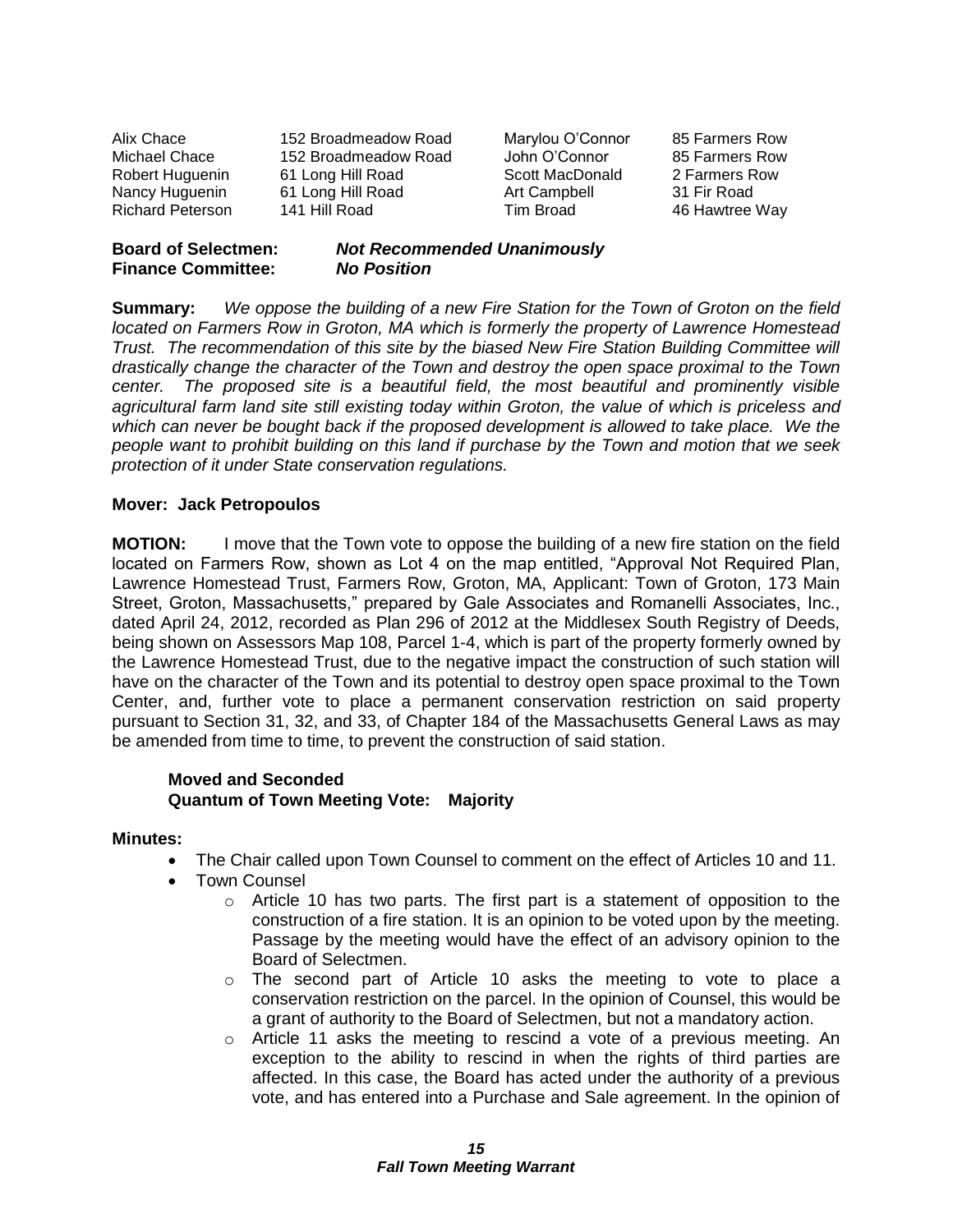Counsel, the vote can not be rescinded. A vote of the meeting would be advisory only.

- Alix Chace delivered a presentation in support of the Article (opposing the construction of a fire station).
- Jack Petropoulos delivered a presentation opposing the Article (in favor of the fire station).

# **MOTION to Fix the Method of Voting by Raising of Hands**

# **Moved and Seconded**

# **Quantum: Majority**

(Motion does not suppress debate; discussion continued)

- The audience expressed statements of support and opposition to the Article. Sample comments included:
	- o Starting over would waste \$800,000 to \$1m already spent
	- o Questions on sustainable building methods employed. Building would employ Stretch Code and L.E.E.D.S. standards where possible, but the building would not be submitted for LEEDS certification due to the cost of certification.
	- o Opposition to removing prime agricultural land from production.
	- o The fire station plan contradicts the Master Plan values. The town should rethink the location, size and cost.
	- o It was determined through questioning of the Conservation Commission that, while there is no list of specific parcels today, this parcel was on a list of "targeted" conservation parcels in 2005. However, the parcel would not score highly using the evaluation criteria for conservation land attributes. It is a standalone parcel with no connecting trails, does not habitat rare species, and is not a large parcel. It is scenic and does contain farmland.

# **MOTION to Move the Question to Fix the Method of Voting**

# **Moved and Seconded**

# **Quantum: 2/3rds Majority**

**Vote on Motion to Move Fixed Method: Chair declared passed by 2/3rds** 

**Majority. 7 voters did not contest.**

**VOTE on the Motion to Fix the Method of Voting Vote to Fix Method of Voting: Motion to Fix Method of Voting Defeated**

**VOTE on the Main Motion under Article 10 Vote on Main Motion under Article 10: Main Motion Defeated**

# *ARTICLE 11: CITIZENS' PETITION – RESCIND ARTICLE 12 OF 2012 STM*

To see if the Town will vote to rescind the action taken under Article 12 of the Spring Town Meeting of April 30, 2012, relative to the acquisition of certain lands from the Lawrence Homestead Trust and other matters, or to amend or modify any aspect or part thereof, or to take any other action relative thereto.

\_\_\_\_\_\_\_\_\_\_\_\_\_\_\_\_\_\_\_\_\_\_\_\_\_

# **CITIZENS' PETITION**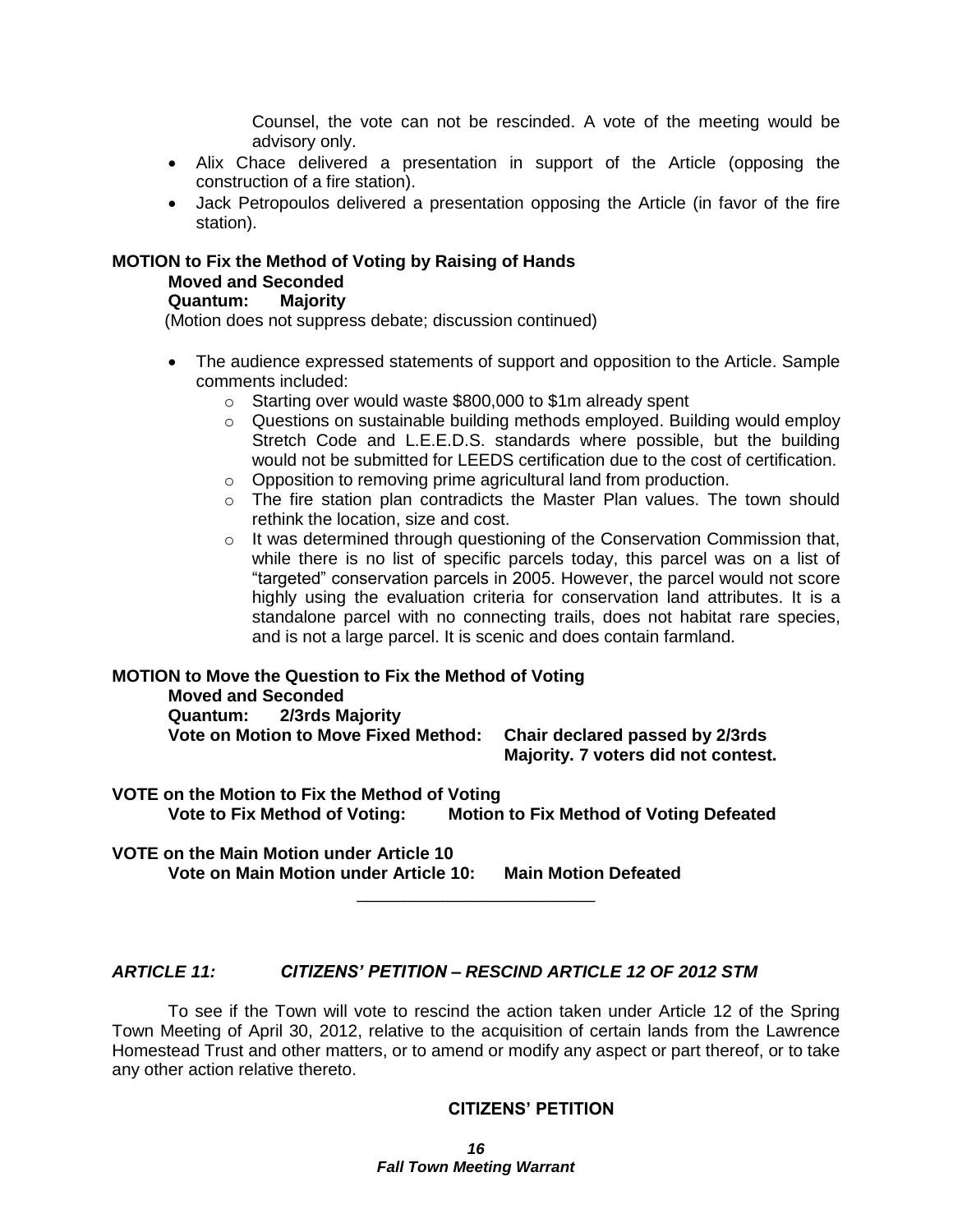| <b>Name</b>      | <b>Address</b>       | <b>Name</b>             | <b>Address</b>        |  |  |
|------------------|----------------------|-------------------------|-----------------------|--|--|
| Alix Chace       | 152 Broadmeadow Road | Rebecca Pine            | 100 Hollis Street     |  |  |
| Lynn Chace       | 152 Broadmeadow Road | <b>Richard Peterson</b> | 141 Hill Road         |  |  |
| Marylou O'Connor | 85 Farmers Row       | John Levin              | 56 Boston Road        |  |  |
| John O'Connor    | 85 Farmers Row       | Natalie Cain            | 285 Nashua Road       |  |  |
| Gloria Titcomb   | 65 Riverbend Drive   | Helene Cahen-Easom      | 435 Martins Pond Road |  |  |

| <b>Board of Selectmen:</b> | <b>Not Recommended Unanimously</b> |
|----------------------------|------------------------------------|
| <b>Finance Committee:</b>  | <b>No Position</b>                 |

**Summary:** *The article would seek to effectively cancel or make changes to a vote taken at the 2012 Annual Spring Town Meeting in April that: 1. Authorized the Board of Selectmen to acquire certain land on Farmers Row for use as the site of a fire station; 2. Appropriated the sum of \$350,000.00 for the purchase; and 3. Authorized the Selectmen to enter into any agreements necessary to facilitate the acquisition. Several of the possible changes that citizens can advocate through making a motion at the time of consideration of this article are: 1. placing size limitations on any structures built on the land which would require the Town to modify the current design which has the dimensions of 18,550 sq. ft. and is unnecessarily large; 2. excluding the use of the land as a fire station; 3. not authorizing the sum of \$350,000 for the purchase contingent on ownership status of the land if it is still under ownership of a third party and not the Town at the time of the Town Meeting; 4. movement to seek conservation restrictions on the parcel if purchased; 5. or movement to maintain its agricultural use associated with the tax benefits for which such usage status may be eligible under state and local laws. Please note that the land has been in agricultural use as an active haying field under the ownership of the Lawrence Homestead Trust and such usage could continue helping to preserve the open spaces and character of the Town under the ownership of the Town.*

# **Mover: Jack Petropoulos**

**MOTION:** I move that the Town vote to rescind the action taken under Article 12 of the Spring Town Meeting of April 30, 2012, relative to the acquisition of certain lands from the Lawrence Homestead Trust.

**Moved and Seconded Quantum of Town Meeting Vote: Majority Vote on the Main Motion under Article 11: Defeated**

# *ARTICLE 12: CONNECTION TO TOWN SEWER – FARMERS ROW PARCEL 108-1*

\_\_\_\_\_\_\_\_\_\_\_\_\_\_\_\_\_\_\_\_\_\_\_\_\_

To see if the Town will vote to extend the "Groton Center Sewer System", as established by the vote of the Special Town Meeting of February 6, 1989, under Article 7, to include the property shown on Groton Assessors' Maps as Lot 108-1-1, 108-1-2, 108-1-3, 108-1-4, and as more particularly shown on the plan entitled "Approval Not Required Plan" by Gale Associates, April 2012 on file in the Town Clerk's Office, provided that all costs of designing, laying, and construction of the connection and the cost of additional capacity and General Benefits Facility Charges are paid by the owner of the property benefited thereby, or to take any other action relative thereto.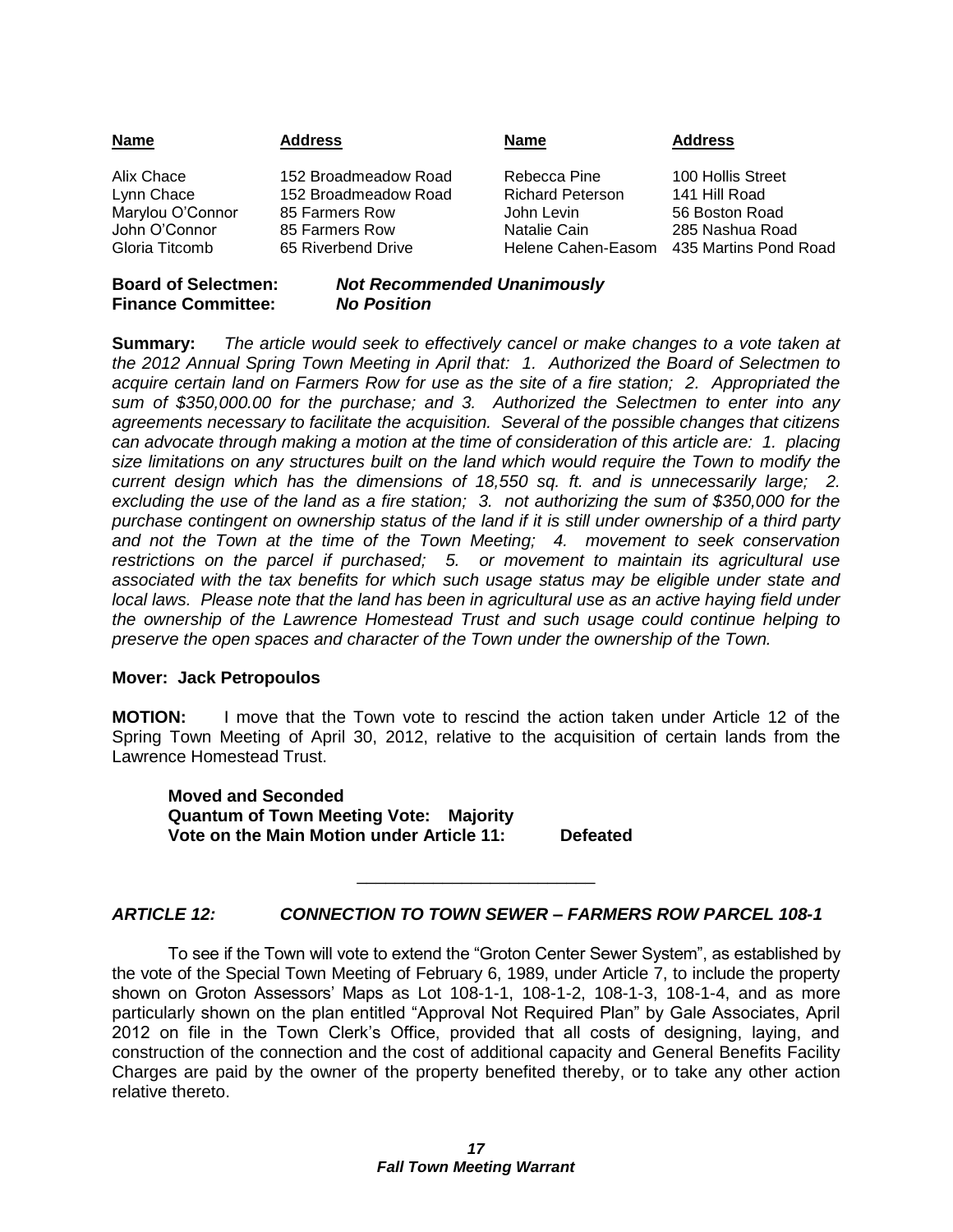# *BOARD OF SELECTMEN BOARD OF SEWER COMMISSIONERS*

**Board of Selectmen:** *Recommended Unanimously* **Finance Committee:** *No Position*

**Summary:** *This article seeks approval to extend the Groton Center Sewer System to include the new Center Fire Station lot on Farmers Row, along with the three adjoining properties between the new lot and the Public Safety Building on Pleasant Street.*

# **Mover: Jack Petropoulos**

**MOTION:** I move that the Town vote to extend the "Groton Center Sewer System", as established by the vote of the Special Town Meeting of February 6, 1989, under Article 7, to include the property shown on Groton Assessors' Maps as Lot 108-1-1, 108-1-2, 108-1-3, 108-1- 4, and as more particularly shown on the plan entitled "Approval Not Required Plan" by Gale Associates, April 2012 on file in the Town Clerk's Office, provided that all costs of designing, laying, and construction of the connection and the cost of additional capacity and General Benefits Facility Charges are paid by the owner of the property benefited thereby, and further provided that such extension shall be contingent upon the appropriation of funds for construction of the new Center Fire Station on said Lot 108-1-4.

# **Moved and Seconded Quantum of Town Meeting Vote: Majority**

#### **Minutes:**

- Q: Would sewer connections be available to other three the Lawrence Homestead Trust (LHT) parcels?
	- o R: Yes. The Purchase and Sale Agreement required that sewer connections be made available to the remaining lots. The lots would be assessed a Benefits Facility Charge fee upon connection to reimburse the Town for construction costs. The lots would also pay for a connection fee.
- Q: Does the existence of the sewer line increase the LHT lot values?
	- $\circ$  R: Not according to appraisers. A lot needs to have a waste capability.
- Q: Why did the Town agree to the sewer connections for the LHT lots?
	- $\circ$  R: The fire station needs a sewer connection due to the nature of some of the waste. The LHT was asked to consider the sale of this parcel to the town for the purpose of a fire station. LHT negotiated sewer stubs as part of the sewer easement agreement.
- Q: Is there adequate sewer capacity to support this agreement?
	- o R: Yes. This agreement will only become effective should the Town appropriate funds to construct the fire station.

**Motion to Move the Question under Article 12 Moved and Seconded Quantum: 2/3rds Majority Vote on Motion to Move Article 12: Passed by a 2/3rds Majority**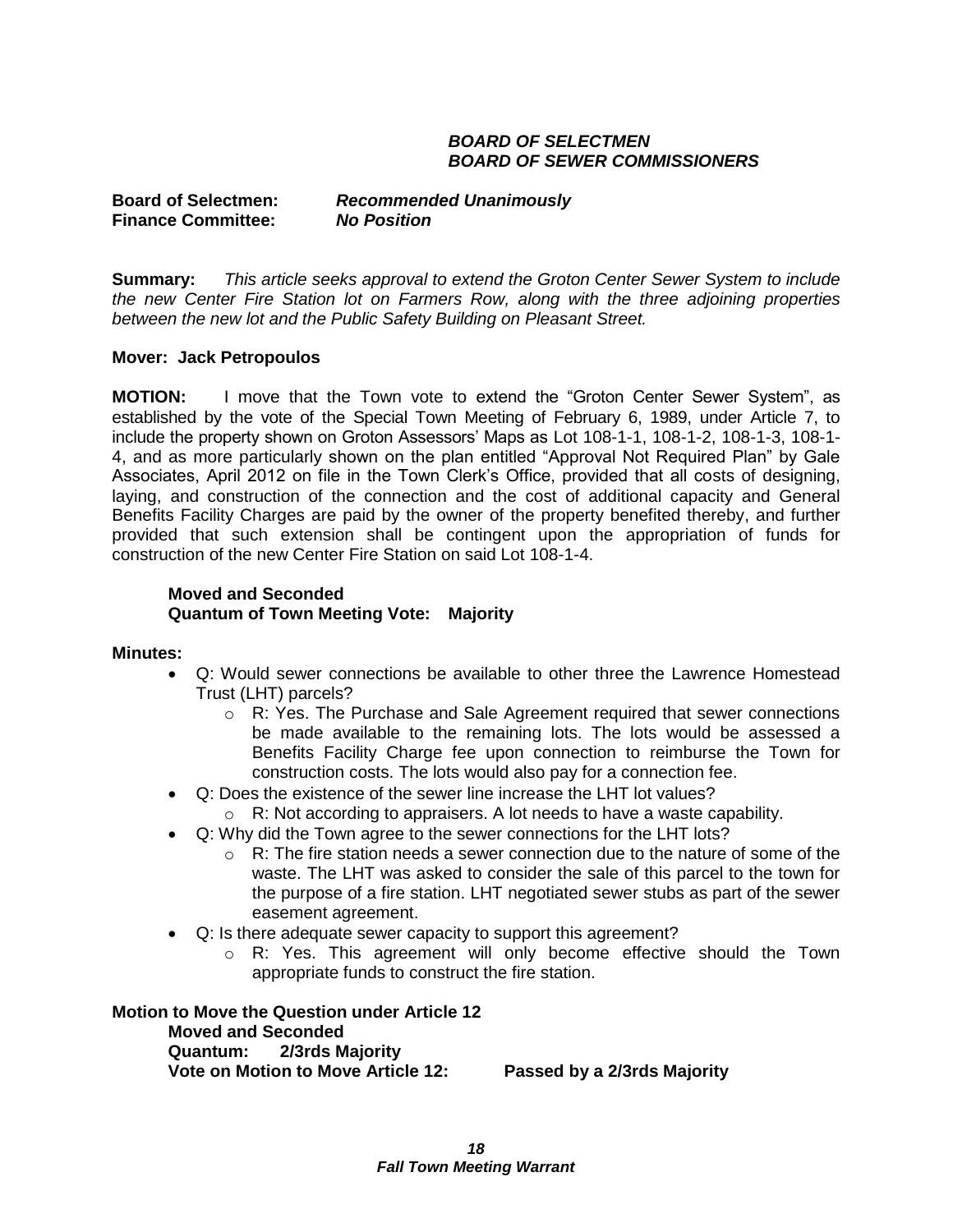**Vote on the Main Motion Under Article 12: Passed by a Majority Vote**

**Majority Vote. 7 voters did not** 

**contest**

**Motion to Adjourn to Saturday November 10 at 8:00 AM Moved and Seconded Quantum: Majority Motion to Amend the Motion to Adjourn I move that the meeting complete Articles 13 and 14 and then recess for one hour and complete the business of the meeting Moved and Seconded Quantum: Majority Motion to Move the Question (of Adjourning) Moved and Seconded Quantum: 2/3rds Majority Vote on Motion to Move the Question: Passed by a 2/3rds Majority Vote on the Motion to Amend the Motion to Adjourn: Chair declared passed by a** 

\_\_\_\_\_\_\_\_\_\_\_\_\_\_\_\_\_\_\_\_\_\_\_\_\_

**Vote on the Amended Motion to Adjourn (to recess for one hour and continue the meeting): Did not pass. 7 voters did not contest. Meeting Continues to Article 13.**

\_\_\_\_\_\_\_\_\_\_\_\_\_\_\_\_\_\_\_\_\_\_\_\_\_

# *ARTICLE 13: AMEND CHAPTER 218, ZONING, INTENSITY REGULATIONS*

To see if the Town will vote to amend the Code of the Town of Groton, Chapter 218 Zoning, as follows, or to take any other action relative thereto:

1. Amend Article IV, Intensity Regulations, §218-20 Schedule of Intensity Regulations, by adding the following entries for the Public Use "P" District as shown in bold italics:

**§ 218-20. Schedule of Intensity Regulations.**

| <b>Minimum Lot</b> |                        | <b>Maximum</b> |      |                | <b>Minimum Building</b> |                      |      |
|--------------------|------------------------|----------------|------|----------------|-------------------------|----------------------|------|
| <b>Dimensions</b>  |                        | Height         |      |                | <b>Setback</b>          |                      |      |
|                    |                        |                |      |                | <b>Maximum Lot</b>      |                      |      |
|                    | Area                   | Frontage       |      |                | Coverage                | Front Side           | Rear |
|                    | District (square feet) | (feet)         | Feet | <b>Stories</b> | (percentage)            | (feet) (feet) (feet) |      |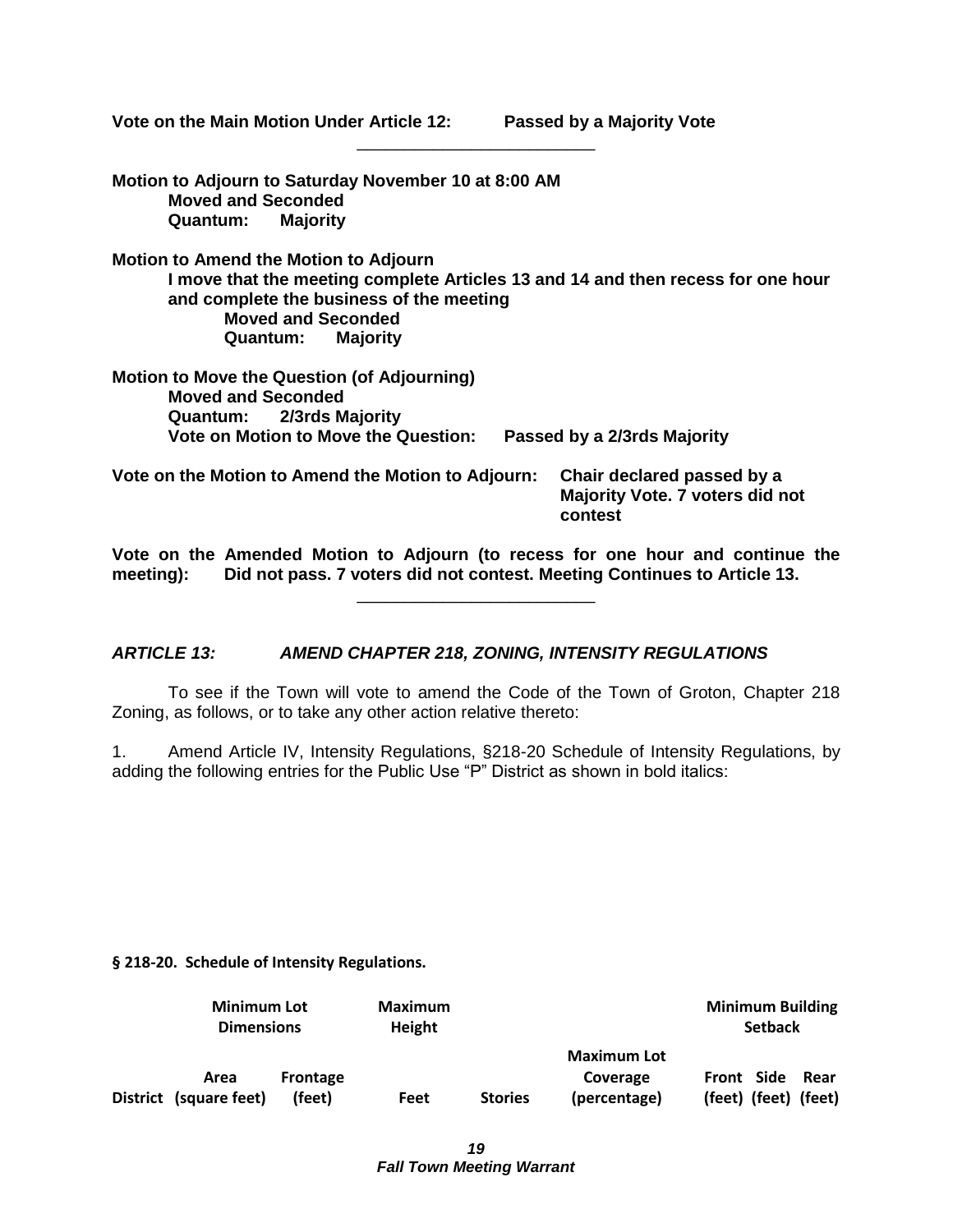| $\boldsymbol{P}$ | $40,000^{1,2}$ | $175^2$          | 35 | 3 | 25 | 50 | 15 | 15 |
|------------------|----------------|------------------|----|---|----|----|----|----|
| $\circ$          |                |                  | 35 | 3 | 25 | 50 | 15 | 15 |
| $\mathsf{C}$     | $80,000^2$     | $225^2$          | 35 | 3 | 25 | 50 | 15 | 15 |
| $M-1$            | $40,000^2$     | $175^2$          | 35 | 3 | 25 | 50 | 15 | 15 |
| $B-1^5$          | $40,000^{1,2}$ | $175^2$          | 35 | 3 | 25 | 50 | 15 | 15 |
| $R - B^5$        | $40,000^{1,2}$ | $175^{2,4}$      | 35 | 3 | 25 | 50 | 15 | 15 |
| $R-A^5$          | $80,000^{1}$   | 225 <sup>4</sup> | 35 | 3 | 25 | 50 | 15 | 15 |
|                  |                |                  |    |   | з  |    |    |    |

NOTES:

 $1$  For planned multifamily/residential development, see § 218-27C. For subsidized elderly housing, see instead § 218-27B. For multifamily use by conversion, see instead § 218-27A. For flexible development, see § 218-26F(1). For hammerhead lots, see § 218-23.1.

<sup>2</sup> No minimum for nonresidential uses.

 $3$  Includes principal and accessory buildings. See § 218-22 for supplementary regulations.

 $4$  Lots shown on a residential compound plan (as described in Chapter 381, Part 1, Subdivision of Land) endorsed by the Planning Board pursuant to the Subdivision Control Law may, upon the grant of a special permit by the Planning Board, reduce lot frontage to 50 feet.

 $5$  For dimensions applicable to Town Center Overlay District developments, see § 218-30.2.

# *PLANNING BOARD*

# **Board of Selectmen:** *Recommended Unanimously* **Finance Committee:**

**Summary:** *The Planning Board is proposing an amendment to the Schedule of Intensity Regulations to establish dimensional requirements for the Public Use "P" District.*

# **Mover: Jack Petropoulos**

**MOTION:** I move that the Town vote to amend the Code of the Town of Groton, Chapter 218 Zoning, as set forth in Article 13 of the Warrant for the October 15, 2012 Fall Town Meeting.

# **Moved and Seconded Quantum of Town Meeting Vote: 2/3's Majority**

# **Minutes (for Articles 13 and 14)**

- Planning Board unanimously supports Article 13
- Q: What problem is being addressed?
	- o R: Define "Public Use" zoning which is currently a zoning classification but has not restrictions or definition.
- Q: Does this make for "spot zoning"?
	- o R: Not considered to be spot zoning. Applies to all public use zones.
- Q: Why zone this parcel "P"? Is there an alternative?

#### *20 Fall Town Meeting Warrant*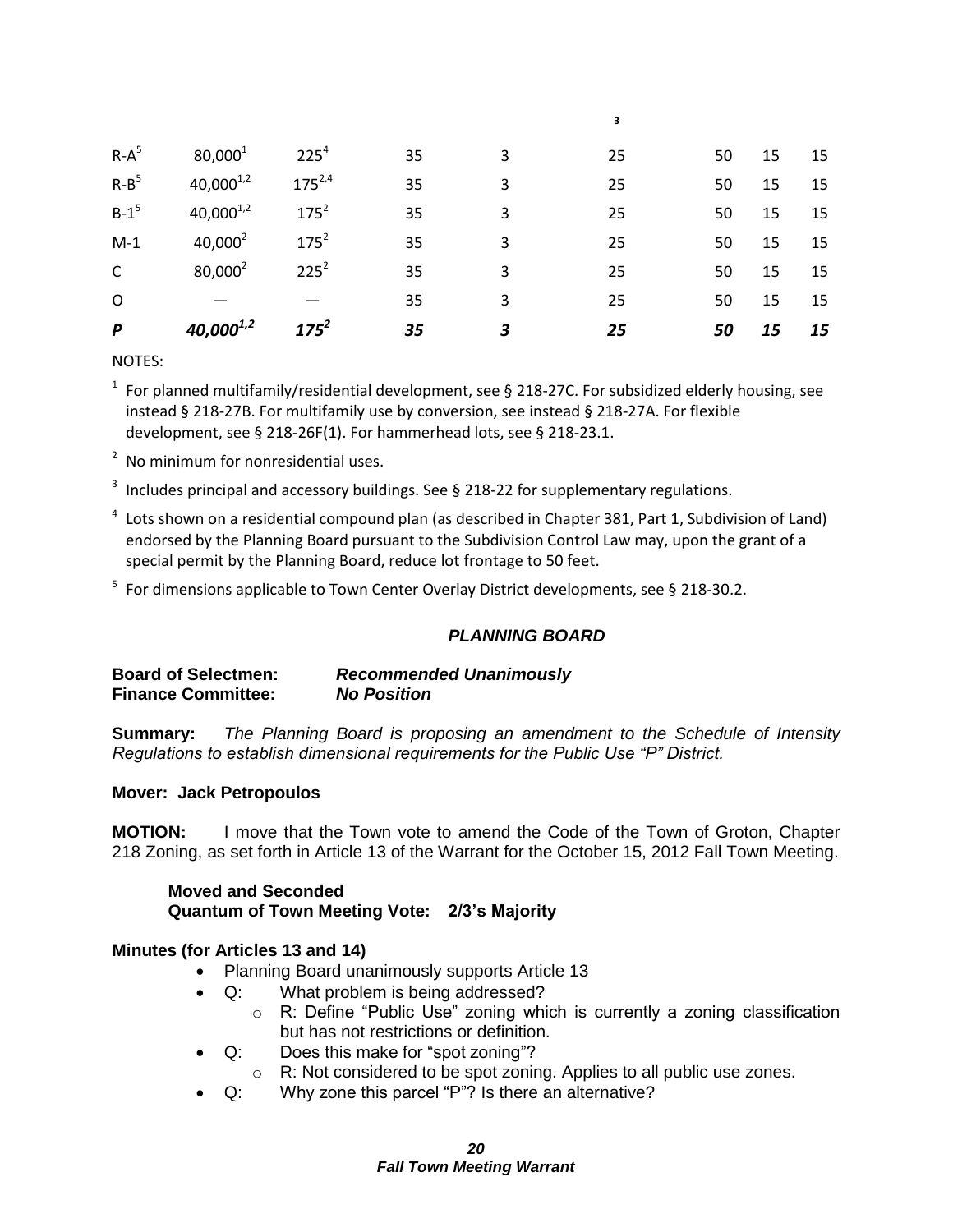- $\circ$  R: The intent is to have all municipal buildings zoned as Public Use. The alternative on this parcel is to obtain a ZBA Special Permit for this allowed use.
- Q: How does this "P" zoning definition affect existing public buildings?
	- $\circ$  R: Existing buildings are grandfathered. They become non-conforming as may be and would go to the ZBA if needed.

**MOTION to Move the Question Moved and Seconded Quantum: 2/3rds Majority Vote on the Motion to Move the Question: Passed by a 2/3rds Majority**

**Vote on the Main Motion under Article 13: Passed by 2/3rds Majority. 7 voters did not contest**

\_\_\_\_\_\_\_\_\_\_\_\_\_\_\_\_\_\_\_\_\_\_\_

# *ARTICLE 14: REZONE PARCEL 108-1-4 FROM "R-A" TO "PUBLIC USE"*

To see if the Town will vote to amend the Zoning Map adopted under Chapter 218, Zoning, of the Code of the Town of Groton by rezoning from Residential-Agricultural (R-A) to Public Use (P) a parcel of land located on Farmers Row, consisting of approximately 2.79 acres, shown as Lot 4 on a plan entitled, "Approval Not Required Plan, Lawrence Homestead Trust, Farmers Row, Groton, MA, Applicant: Town of Groton, 173 Main Street, Groton, Massachusetts," prepared by Gale Associates and Romanelli Associates, Inc., dated April 24, 2012, recorded as Plan 296 of 2012 at the Middlesex South Registry of Deeds, said parcel being shown on Assessors' Map 108 as Parcel 1-4, or take any other action relative thereto.

# *BOARD OF SELECTMEN*

# **Board of Selectmen:** *Recommended Unanimously* **Finance Committee:** *No Position*

**Summary:** *The 2012 Spring Town Meeting voted to purchase this parcel on Farmers Row*  for the purpose of constructing the new Center Fire Station. The land is currently zoned *Residential-Agricultural. All municipal buildings are currently on properties that are zoned "Public Use" or "P". The purpose of this article is to rezone the Farmers Row parcel to be consistent with all other municipal properties.*

# **Mover: Jack Petropoulos**

**MOTION:** I move that the Town vote to amend the Zoning Map adopted under Chapter 218, Zoning, of the Code of the Town of Groton by rezoning from Residential-Agricultural (R-A) to Public Use (P) a parcel of land located on Farmers Row, consisting of approximately 2.79 acres, shown as Lot 4 on a plan entitled, "Approval Not Required Plan, Lawrence Homestead Trust, Farmers Row, Groton, MA, Applicant: Town of Groton, 173 Main Street, Groton, Massachusetts," prepared by Gale Associates and Romanelli Associates, Inc., dated April 24, 2012, recorded as Plan 296 of 2012 at the Middlesex South Registry of Deeds, said parcel being shown on Assessors' Map 108 as Parcel 1-4.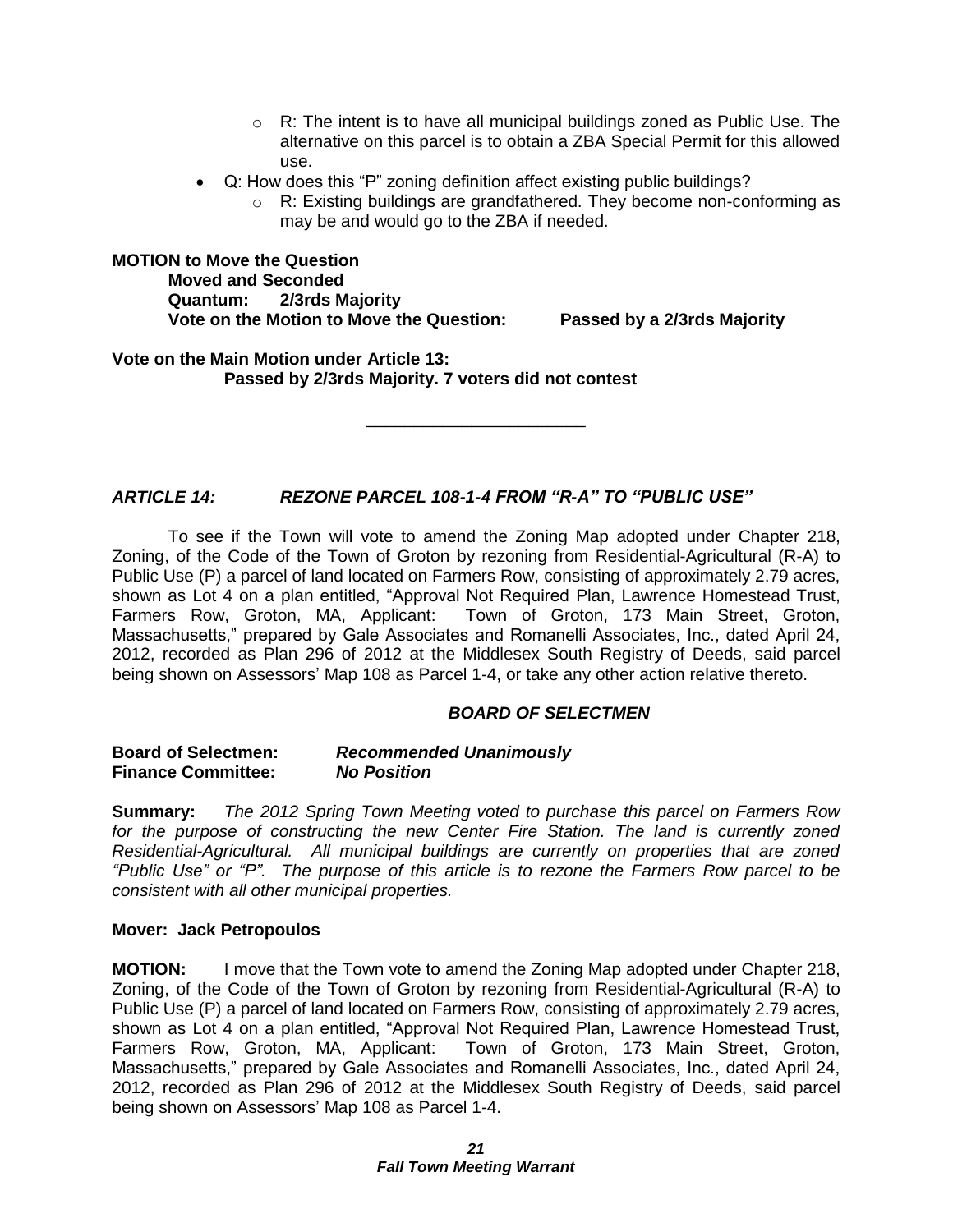# **Moved and Seconded Quantum of Town Meeting Vote: 2/3's Majority**

**Minutes:**

Planning Board supports this Article unanimously.

# **Vote on the Main Motion under article 14: Passed by 2/3rds Majority. 7 voters did not contest.**

# *ARTICLE 15: AMEND CHAPTER 81 OF THE CODE OF THE TOWN OF GROTON*

\_\_\_\_\_\_\_\_\_\_\_\_\_\_\_\_\_\_\_\_\_\_\_\_\_

To see if the Town will vote to amend Chapter 81, Town Meetings, of the Code of Groton, by adding the following new section 81-6 so as to incorporate into the Town's general bylaws the authority of the Town Moderator to declare the results of votes requiring, by statute, a two-thirds vote of a town meeting:

# [§ 81-6 Powers](http://ecode360.com/9077604#9077615) and Duties of the Moderator

The moderator may, without a count being taken, make public declaration of all votes requiring a two thirds vote by statute, and such declaration shall be final unless the ruling of the moderator is immediately contested by seven or more voters.

or take any other action relative thereto.

# *TOWN CLERK*

# **Board of Selectmen:** *Recommended Unanimously* **Finance Committee:** *No Position*

**Summary:** *At the April 28, 1997 Town Meeting the Town voted, under the provisions of G.L. c. 39, §15, to authorize the Moderator to declare a two-thirds vote. This article seeks to incorporate the authority given by that vote directly into the Town's Bylaws. Specifically, this Bylaw amendment would formalize the authority previously given to the Moderator to declare a two-thirds vote without a count, subject to that ruling being questioned by seven or more voters.*

# **Mover: Stuart Schulman**

**MOTION:** I move that the Town vote to amend Chapter 81, Town Meetings, of the Code of Groton, by adding the following new section 81-6 so as to incorporate into the Town's general bylaws the authority of the Town Moderator to declare the results of votes requiring, by statute, a two-thirds vote of a town meeting:

# [§ 81-6 Powers](http://ecode360.com/9077604#9077615) and Duties of the Moderator

The moderator may, without a count being taken, make public declaration of all votes requiring a two thirds vote by statute, and such declaration shall be final unless the ruling of the moderator is immediately contested by seven or more voters.

# **Moved and Seconded**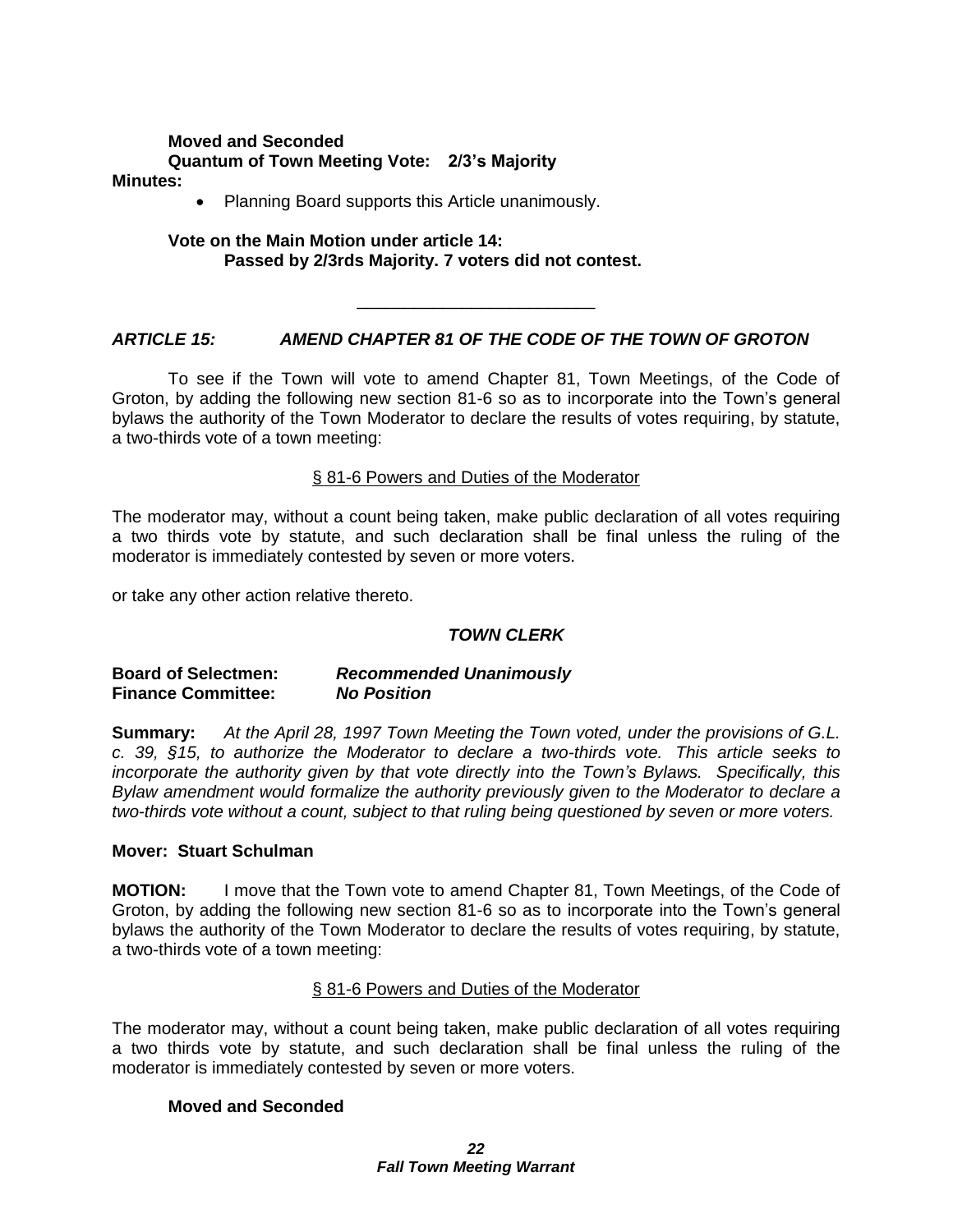# **Quantum of Town Meeting Vote: Majority**

# **Minutes:**

 Town Counsel explained that a previous vote of a 1997 Town Meeting gave the Moderator this power to declare 2/3rds votes, and subsequently the Attorney General agreed to this award of vote declaration. Recently, Bond Counsel has questioned the authority. The purpose of this Article is to codify the ability of the Moderator to make 2/3<sup>rd</sup> Vote declarations.

**Vote on the Main Motion under Article 15: Passed by a Unanimous Vote**

\_\_\_\_\_\_\_\_\_\_\_\_\_\_\_\_\_\_\_\_\_\_\_\_\_

# *ARTICLE 16: ESTABLISH AFFORDABLE HOUSING REVOLVING FUND*

To see if the Town will vote to establish, under the authority of the Town Manager, a revolving account under Massachusetts General Laws, Chapter 44, §53E½ for the revenue and expenses related to marketing and monitoring Affordable Housing units, said revenue, in the form of receipts and fees, to be credited to said account and expended by the Town Manager for this purpose, with the maximum amount in said account not to exceed \$50,000 for Fiscal Year 2013, or to take any other action relative thereto.

# *TOWN MANAGER*

# **Board of Selectmen:** *Recommended Unanimously* **Finance Committee:** *Recommended Unanimously*

**Summary:** *A revolving fund is a tool used by cities and towns to allow a particular department or board to account for its revenues and expenses for particular programs separately from the General Fund. Program expenses can be directly offset by related revenue taken in, and expenditure of those monies requires no additional appropriation. Revolving funds must be authorized annually by Town Meeting at which time spending limits are established. This particular fund will utilize revenue collected in connection with land development for the purpose of promoting occupancy of affordable housing units as they become available. The funds will be spent largely on marketing and monitoring functions.*

# **Mover: Stuart Schulman**

**MOTION:** I move that the Town vote to establish, under the authority of the Town Manager, a revolving account under Massachusetts General Laws, Chapter 44, §53E½ for the revenue and expenses related to marketing and monitoring Affordable Housing units, said revenue, in the form of receipts and fees, to be credited to said account and expended by the Town Manager for this purpose, with the maximum amount in said account not to exceed \$50,000 for Fiscal Year 2013.

**Moved and Seconded Quantum of Town Meeting Vote: Majority Vote on the Main Motion under Article 16: Passed by a Unanimous Vote**

\_\_\_\_\_\_\_\_\_\_\_\_\_\_\_\_\_\_\_\_\_\_\_\_\_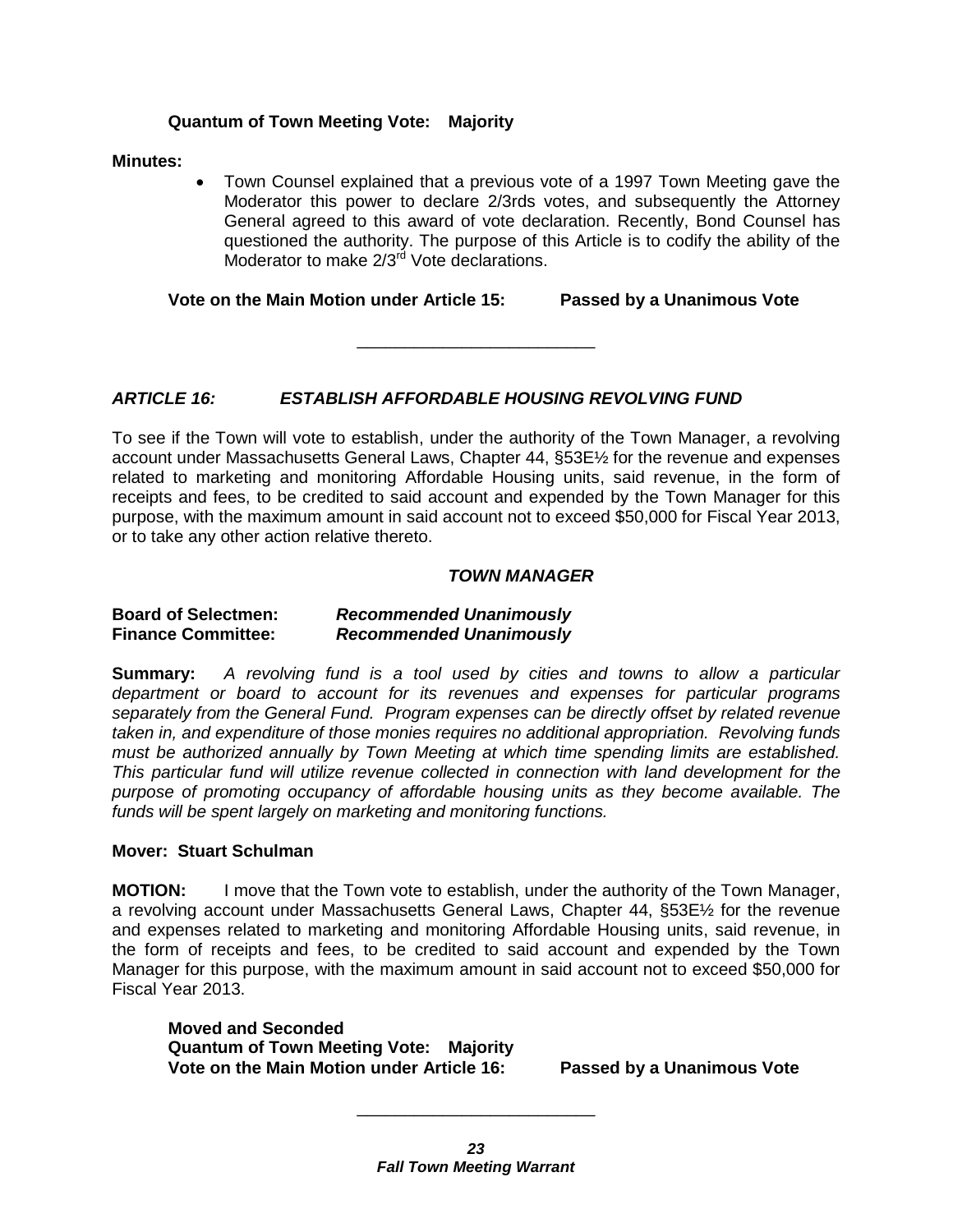# *ARTICLE 17: LAND ACQUISITION – CHICOPEE ROW*

To see if the Town will vote to raise and appropriate, transfer from available funds, and/or borrow a sum or sums of money for the acquisition by gift, negotiated purchase or eminent domain of a parcel of land of approximately 49 +/-acres owned by Susan Walker and shown on Assessors' Map 225, as Parcel 55 and approximately 59 +/-acres owned by Marjorie Cox and shown on Assessors' Map 225, as Parcel 54, both parcels to be managed and controlled by the Conservation Commission of the Town of Groton in accordance with Chapter 40, Section 8C for conservation and passive recreation purposes; to transfer a sum or sums of money from the Conservation Fund therefor in advance of a Massachusetts Local Acquisitions for Natural Diversity (LAND) Program grant, with said proceeds to be returned to the Conservation Fund; that the Town Manager or Board of Selectmen be authorized to file on behalf of the Town of Groton any and all applications deemed necessary under the Self-Help Act (M.G.L. Chapter 132A, Section 11) or any other applications for funds in any way connected with the scope of this acquisition, and the Town Manager and the Board of Selectmen and the Conservation Commission be authorized, as they deem appropriate, to enter into all agreements and execute any and all instruments, including the conveyance of a perpetual conservation restriction in accordance with M.G.L. Chapter 184 as required by Section 12(a) of Chapter 44B, as may be necessary on behalf of the Town Groton to effect said purchase, which conservation restriction may be granted to the Groton Conservation Trust or any other organization qualified and willing to hold such a restriction, or to take any other action relative thereto.

### *CONSERVATION COMMISSION*

# **Board of Selectmen:** *Recommended Unanimously* **Finance Committee: 1 In Favor 5 Against**

**Summary:** *Applying for a state grant will enable the Town to leverage funds already set aside in the Conservation Fund for the acquisition of conservation land. This land has frontage on Chicopee Row and is across the street from Williams Barn Sorhaug Woods and is contiguous to McLain's Woods and Watson Way Conservation Areas (Town-owned) and Fitch-Woods (Groton Conservation Trust). At one time, these parcels were proposed for a new high school, but the presence of rare species and multiple vernal pools made the land an unsuitable site. Protecting large tracts of contiguous open space ensures a diversity of wildlife and habitats for generations of Groton residents. The negotiated purchase price for this property is \$716,000.*

# **Mover: Peter Cunningham**

**MOTION:** I move that the sum of \$716,000 be appropriated for the acquisition by gift, negotiated purchase or eminent domain of a parcel of land of approximately 49 +/-acres owned by Susan Walker and shown on Assessors' Map 225, as Parcel 55 and approximately 59 +/ acres owned by Marjorie Cox and shown on Assessors' Map 225, as Parcel 54, both parcels to be managed and controlled by the Conservation Commission of the Town of Groton in accordance with Chapter 40, Section 8C for conservation and passive recreation purposes; to transfer the sum of \$716,000 from the Conservation Fund therefor in advance of a Massachusetts Local Acquisitions for Natural Diversity (LAND) Program grant, with said proceeds to be returned to the Conservation Fund; that the Town Manager or Board of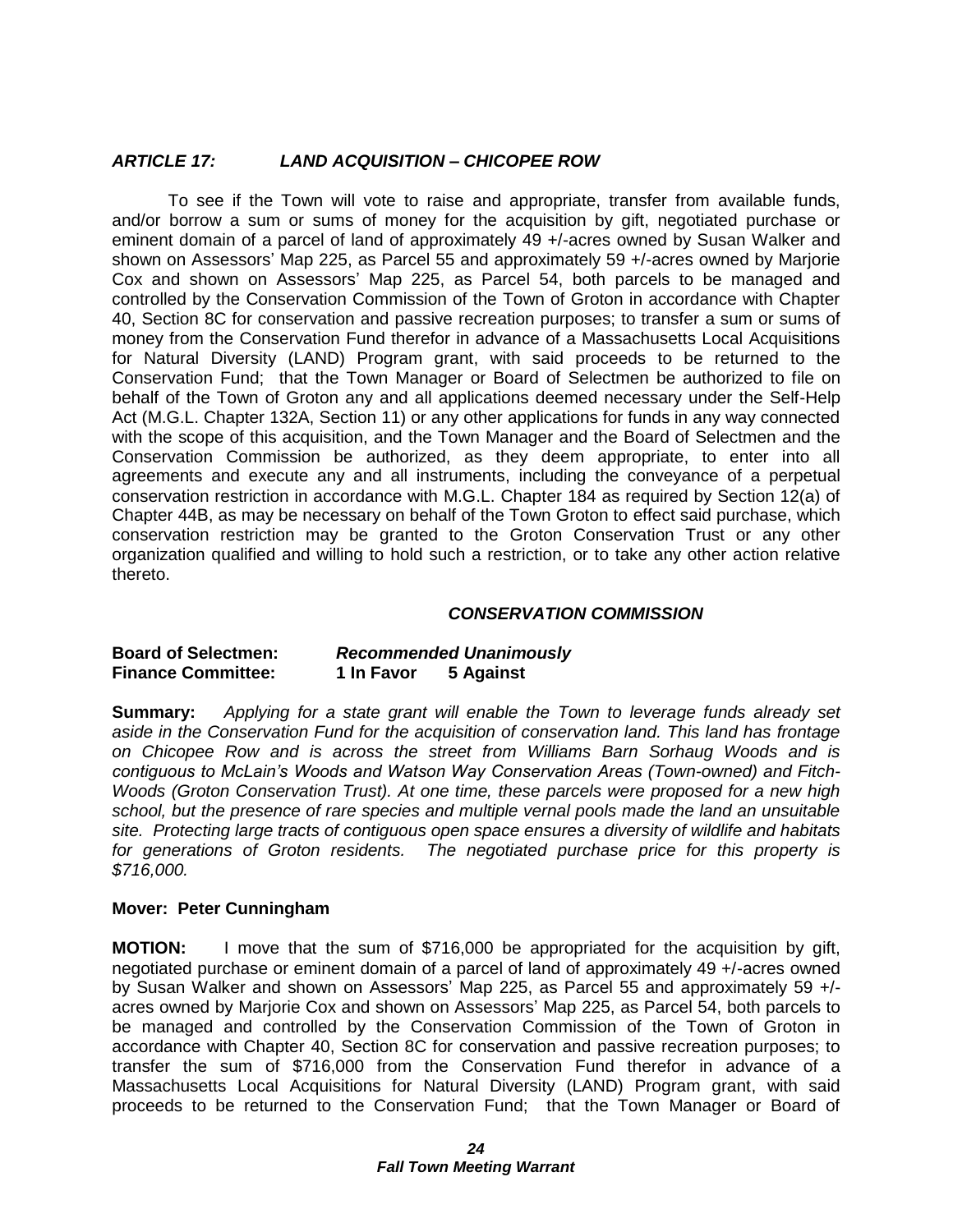Selectmen be authorized to file on behalf of the Town of Groton any and all applications deemed necessary under the Self-Help Act (M.G.L. Chapter 132A, Section 11) or any other applications for funds in any way connected with the scope of this acquisition, and the Town Manager and the Board of Selectmen and the Conservation Commission be authorized, as they deem appropriate, to enter into all agreements and execute any and all instruments, including the conveyance of a perpetual conservation restriction in accordance with M.G.L. Chapter 184 as required by Section 12(a) of Chapter 44B, as may be necessary on behalf of the Town Groton to effect said purchase, which conservation restriction may be granted to the Groton Conservation Trust or any other organization qualified and willing to hold such a restriction.

# **Moved and Seconded Quantum of Town Meeting Vote: 2/3's Majority**

**Minutes:** 

- Planning Board 5 to 1 In Favor; concerned about parking
- Greenway Committee supports the Article

**Vote on the Main Motion Under Article 17: Chair declared passed by a 2/3rds Majority. 7 voters did not contest.**

**MOTION to take Article 9 from the Table: Moved and Seconded Quantum: Majority Vote on the Motion to Take Article 9 From the Table: Passed by a Unanimous Vote**

**Article 9 had previously been moved and Seconded, and is now on the floor. Quantum: Majority Vote on the Main Motion Under Article 9:**

**Passed by Majority Vote**

*ARTICLE 18: FUNDING TO DESIGN THE REPLACEMENT OF FITCH'S BRIDGE*

\_\_\_\_\_\_\_\_\_\_\_\_\_\_\_\_\_\_\_\_\_\_\_\_\_

To see if the Town will vote to raise and appropriate, transfer from available funds, and/or borrow a sum or sums of money for all professional design services, including surveying, engineering and permitting, related to the construction of a new pedestrian, equestrian and bicycle (non-vehicular) bridge over the Nashua River at the location of the current Fitch's Bridge that will connect Fitch's Bridge Road and Pepperell Road, or to take any other action relative thereto.

# *GREENWAY COMMITTEE*

# *Board of Selectmen: Recommended Unanimously Finance Committee: Not Recommended Unanimously*

*Summary: Fitch's Bridge, spanning the Nashua River between a public right of way in Groton and Pepperell Road in West Groton, is over 115 years old, has deteriorated significantly, and is closed for use. The Greenway Committee looked at numerous options to create a new pedestrian, equestrian, and bicycle connection in that location. The most cost-effective is the*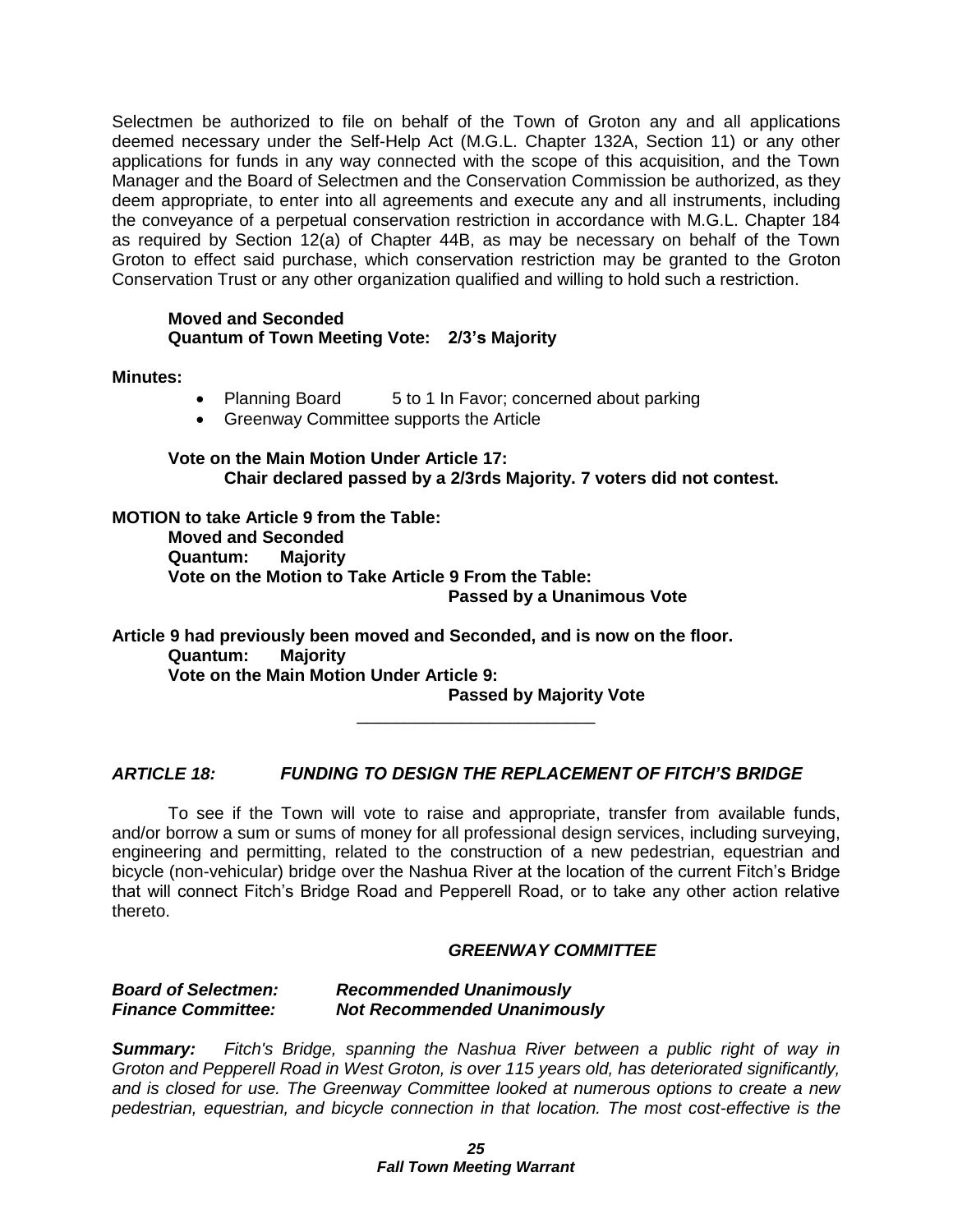removal of the existing bridge and replacement with a prefabricated bridge. This article, if *approved, will authorize survey, engineering design, and permitting of the new bridge (estimated engineering cost is \$100,000) with the intent of requesting in the near future construction funding, with the total project costs (engineering & construction) between \$650,000 to \$850,000.*

# **Mover: Peter Cunningham**

**MOTION:** I move that the sum of \$95,000 be transferred from the Stabilization Fund for all professional design services, including surveying, engineering and permitting, related to the construction of a new pedestrian, equestrian and bicycle (non-vehicular) bridge over the Nashua River at the location of the current Fitch's Bridge that will connect Fitch's Bridge Road and Pepperell Road.

# **Moved and Seconded Quantum of Town Meeting Vote: 2/3's Majority**

# **Minutes:**

- Planning Board supports the Article; supported by the Master Plan
- Finance Committee opposed to the Article. They favor the destruction of the bridge but not the design of a new bridge at this time.
- Historical Commission supports the Article as highest and best use of the bridge
- Parks Commission supports the Article for safety and public use
- Conservation Commission unanimously supports the Article
- Hazel Grove Agricultural Association unanimously supports the Article
- Q: Why not use CPC funds?
	- $\circ$  R: It is expected that the price will exceed CPC funding ability. Additionally, if State money is used, additional requirements will be placed on the redesign and construction of the bridge.

**MOTION to amend Article 18 by striking the words "and/or removal" Failed due to no "Second"**

**MOTION to Move the Question for the Main Motion under Article 18 Moved and Seconded Quantum: 2/3rds Majority Vote on the Motion to Move the Question: Passed by a 2/3rds Majority**

**Vote on the Main Motion Under Article 18: Chair declared passed by a 2/3rds Majority. 7 voters did not contest.**

# *ARTICLE 19: ACCEPT QUAIL RIDGE ROAD AS A PUBLIC WAY*

To see if the Town will vote to accept as a public way, Quail Ridge Road, as shown on a plan entitled "Rocky Hill Definitive Subdivision Road As-Built of Quail Ridge Road in Groton, Massachusetts" prepared by R. Wilson & Associates, Inc. dated December 30, 2010, and recorded with the Middlesex South District Registry of Deeds, or to take any other action relative thereto.

\_\_\_\_\_\_\_\_\_\_\_\_\_\_\_\_\_\_\_\_\_\_\_\_\_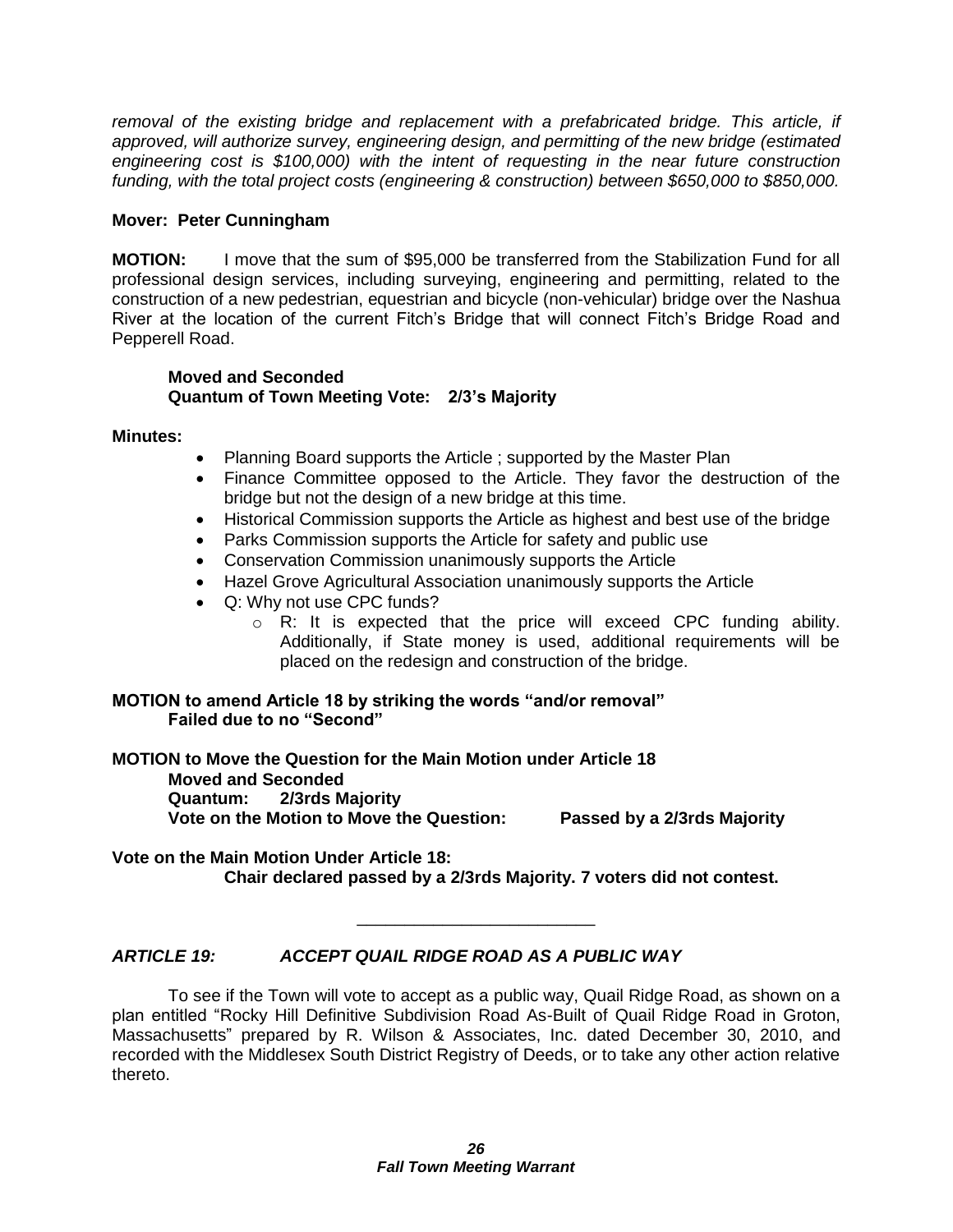# *BOARD OF SELECTMEN*

**Board of Selectmen:** *Recommended Unanimously* **Finance Committee:** *No Position*

**Summary:** *To accept Quail Ridge Road as a public way.*

# **Mover: Joshua Degen**

**MOTION:** I move that the Town vote to accept as a public way, Quail Ridge Road, as shown on a plan entitled "Rocky Hill Definitive Subdivision Road As-Built of Quail Ridge Road in Groton, Massachusetts" prepared by R. Wilson & Associates, Inc. dated December 30, 2010, and recorded with the Middlesex South District Registry of Deeds, and to authorize the Board of Selectmen to acquire, by gift, purchase, or eminent domain, the fee to or lesser interests in said roadway and all related easements.

**Moved and Seconded Quantum of Town Meeting Vote: Majority Vote on the Main Motion Under Article 19: Passed by a Unanimous Vote**

\_\_\_\_\_\_\_\_\_\_\_\_\_\_\_\_\_\_\_\_\_\_\_\_\_

# *ARTICLE 20: ACCEPT A PORTION OF ROBIN HILL ROAD AS A PUBLIC WAY*

To see if the Town will vote to accept as a public way, a portion of Robin Hill Road from its intersection with Boston Road to Station  $3 + 75$ , as shown on a plan entitled "Rocky Hill Definitive Subdivision Road As-Built of Robin Hill Road in Groton, Massachusetts" prepared by R. Wilson & Associates, Inc. dated August 15, 2011, and recorded with the Middlesex South District Registry of Deeds, or to take any other action relative thereto.

# *BOARD OF SELECTMEN*

**Board of Selectmen:** *Recommended Unanimously* **Finance Committee:** *No Position*

**Summary:** *To accept a portion of Robin Hill Road as a public way.*

# **Mover: Joshua Degen**

**MOTION:** I move that the Town vote to accept as a public way, a portion of Robin Hill Road from its intersection with Boston Road to Station 3 + 75, as shown on a plan entitled "Rocky Hill Definitive Subdivision Road As-Built of Robin Hill Road in Groton, Massachusetts" prepared by R. Wilson & Associates, Inc. dated August 15, 2011, and recorded with the Middlesex South District Registry of Deeds, and to authorize the Board of Selectmen to acquire, by gift, purchase, or eminent domain, the fee to or lesser interests in said roadway and all related easements.

#### **Moved and Seconded**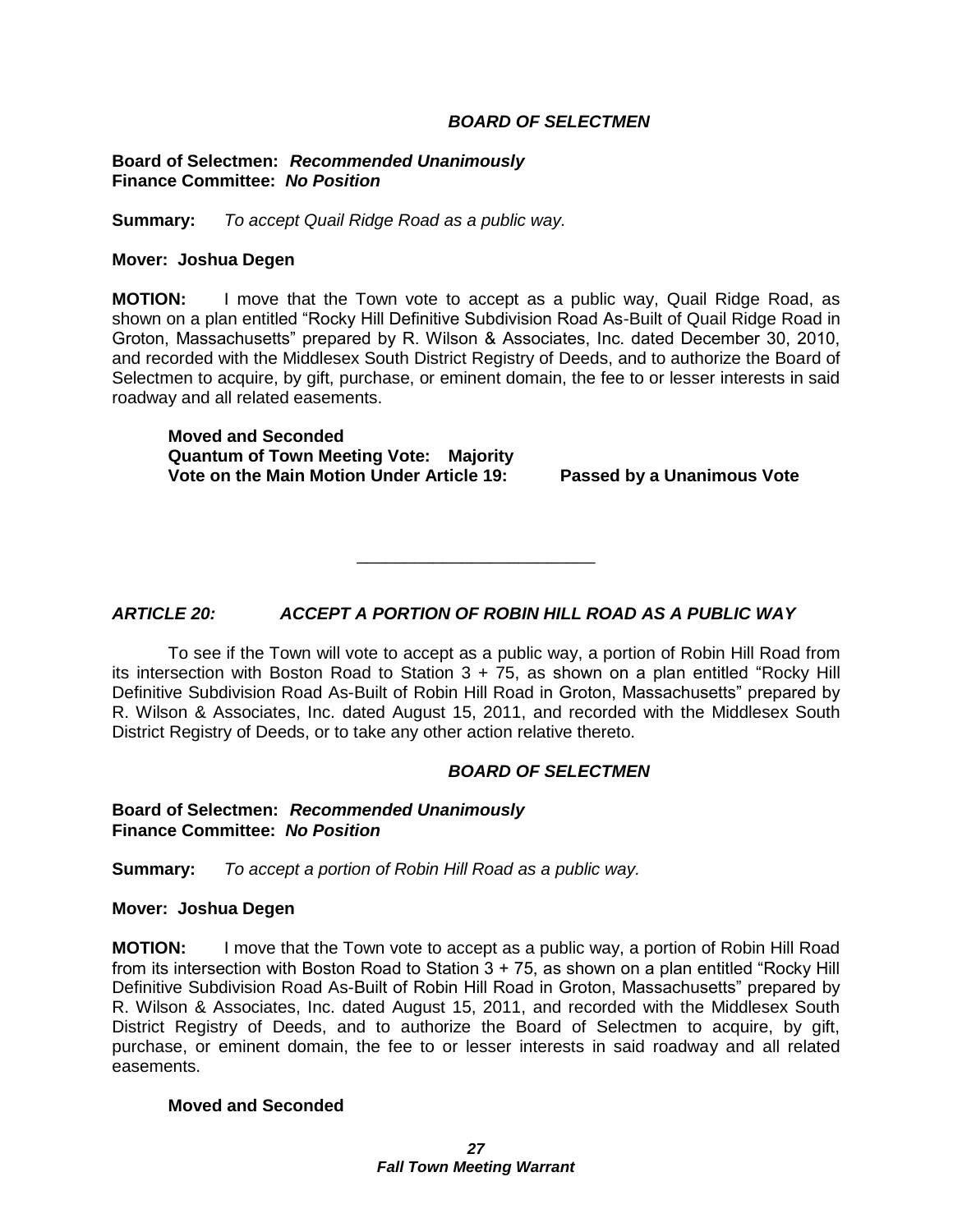**Quantum of Town Meeting Vote: Majority Vote on the Main Motion Under Article 20: Passed by a Unanimous Vote**

# *ARTICLE 21: ACCEPT FOREST DRIVE AS A PUBLIC WAY*

To see if the Town will vote to accept as a public way, Forest Drive, as shown on a plan entitled "As Built Plan and Profile of Forest Drive in Groton, Massachusetts prepared for Robert Lacombe" prepared by Stamski and McNary, Inc. dated December 20, 2001, and recorded with the Middlesex South District Registry of Deeds, or to take any other action relative thereto.

\_\_\_\_\_\_\_\_\_\_\_\_\_\_\_\_\_\_\_\_\_\_\_\_\_

# *BOARD OF SELECTMEN*

# **Board of Selectmen:** *Recommended Unanimously* **Finance Committee:** *No Position*

**Summary:** *To accept Forest Drive as a public way*

# **Mover: Joshua Degen**

*.*

**MOTION:** I move that the Town vote to accept as a public way, Forest Drive, as shown on a plan entitled "As Built Plan and Profile of Forest Drive in Groton, Massachusetts prepared for Robert Lacombe" prepared by Stamski and McNary, Inc. dated December 20, 2001, and recorded with the Middlesex South District Registry of Deeds, and to authorize the Board of Selectmen to acquire, by gift, purchase, or eminent domain, the fee to or lesser interests in said roadway and all related easements.

**Moved and Seconded Quantum of Town Meeting Vote: Majority Vote on the Main Motion Under Article 21: Passed by a Unanimous Vote**

# *ARTICLE 22: ACCEPT WINDING WAY AS A PUBLIC WAY*

To see if the Town will vote to accept as a public way, Winding Way, as shown on a plan entitled "As Built Plan and Profile of Winding Way in Groton, Massachusetts prepared for Robert Lacombe" prepared by Stamski and McNary, Inc. dated December 20, 2001, and recorded with the Middlesex South District Registry of Deeds, or to take any other action relative thereto.

\_\_\_\_\_\_\_\_\_\_\_\_\_\_\_\_\_\_\_\_\_\_\_\_\_

# *BOARD OF SELECTMEN*

**Board of Selectmen:** *Recommended Unanimously* **Finance Committee:** *No Position*

**Summary:** *To accept Winding Way as a public way.*

**Mover: Joshua Degen**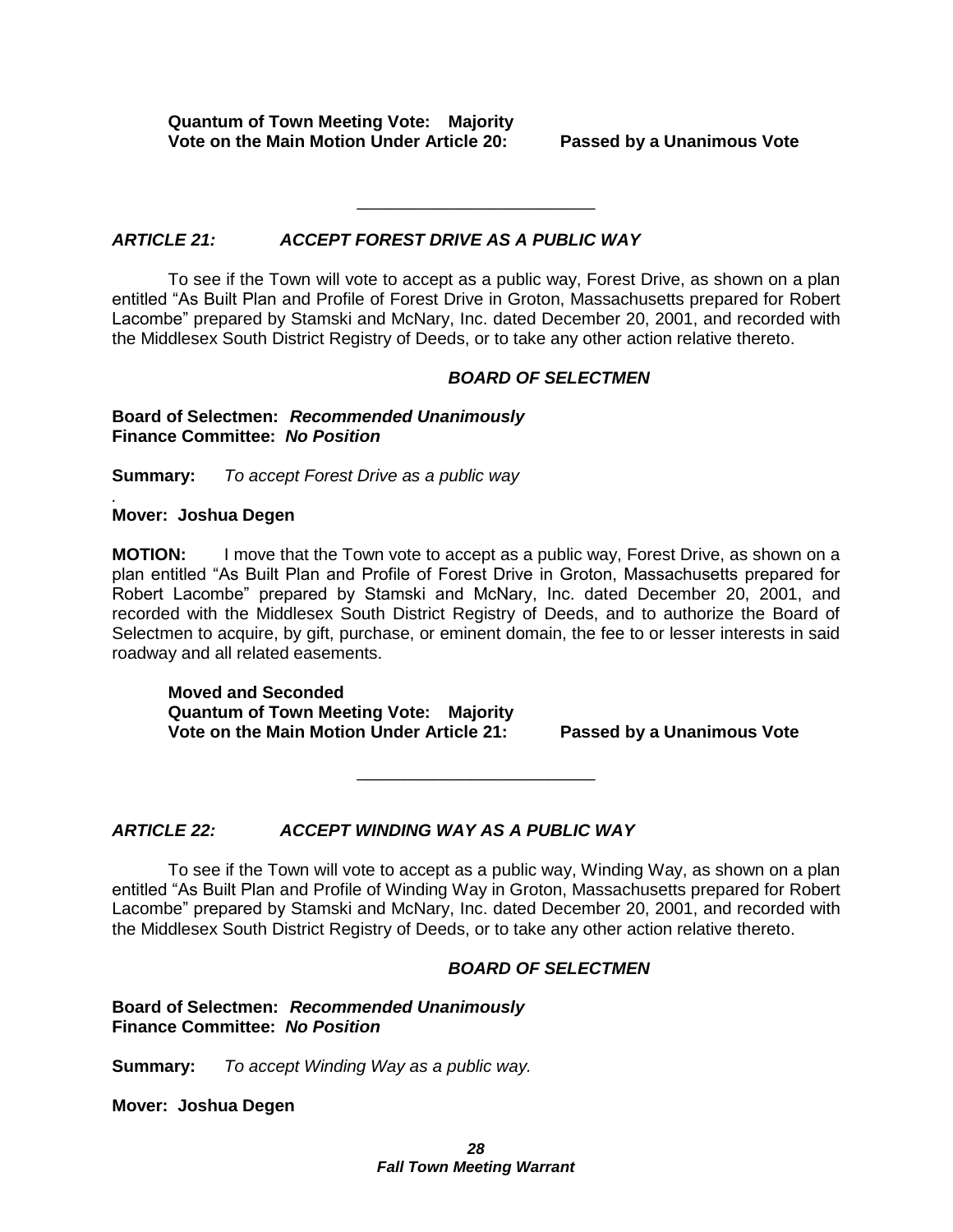**MOTION:** I move that the Town vote to accept as a public way, Winding Way, as shown on a plan entitled "As Built Plan and Profile of Winding Way in Groton, Massachusetts prepared for Robert Lacombe" prepared by Stamski and McNary, Inc. dated December 20, 2001, and recorded with the Middlesex South District Registry of Deeds, and to authorize the Board of Selectmen to acquire, by gift, purchase, or eminent domain, the fee to or lesser interests in said roadway and all related easements.

**Moved and Seconded Quantum of Town Meeting Vote: Majority Vote on the Main Motion Under Article 22: Passed by a Unanimous Vote**

# *ARTICLE 23: ACCEPT PAUGUS TRAIL AS A PUBLIC WAY*

To see if the Town will vote to accept as a public way, Paugus Trail, as shown on a plan entitled "As Built Plan and Profile of Paugus Trail in Groton, Massachusetts prepared for Robert Lacombe" prepared by Stamski and McNary, Inc. dated December 20, 2001, and recorded with the Middlesex South District Registry of Deeds, or to take any other action relative thereto.

\_\_\_\_\_\_\_\_\_\_\_\_\_\_\_\_\_\_\_\_\_\_\_\_\_

# *BOARD OF SELECTMEN*

**Board of Selectmen:** *Recommended Unanimously* **Finance Committee:** *No Position*

**Summary:** *To accept Paugus Trail as a public way.*

# **Mover: Joshua Degen**

**MOTION:** I move that the Town vote to accept as a public way, Paugus Trail, as shown on a plan entitled "As Built Plan and Profile of Paugus Trail in Groton, Massachusetts prepared for Robert Lacombe" prepared by Stamski and McNary, Inc. dated December 20, 2001, and recorded with the Middlesex South District Registry of Deeds, and to authorize the Board of Selectmen to acquire, by gift, purchase, or eminent domain, the fee to or lesser interests in said roadway and all related easements.

**Moved and Seconded Quantum of Town Meeting Vote: Majority Vote on the Main Motion Under Article 23: Passed by a Unanimous Vote**

# *ARTICLE 24: CITIZEN'S PETITION – ZONING AMENDMENT*

To see if the Town will vote to amend the Code of the Town of Groton, Chapter 218 Zoning, as follows:

\_\_\_\_\_\_\_\_\_\_\_\_\_\_\_\_\_\_\_\_\_\_\_\_\_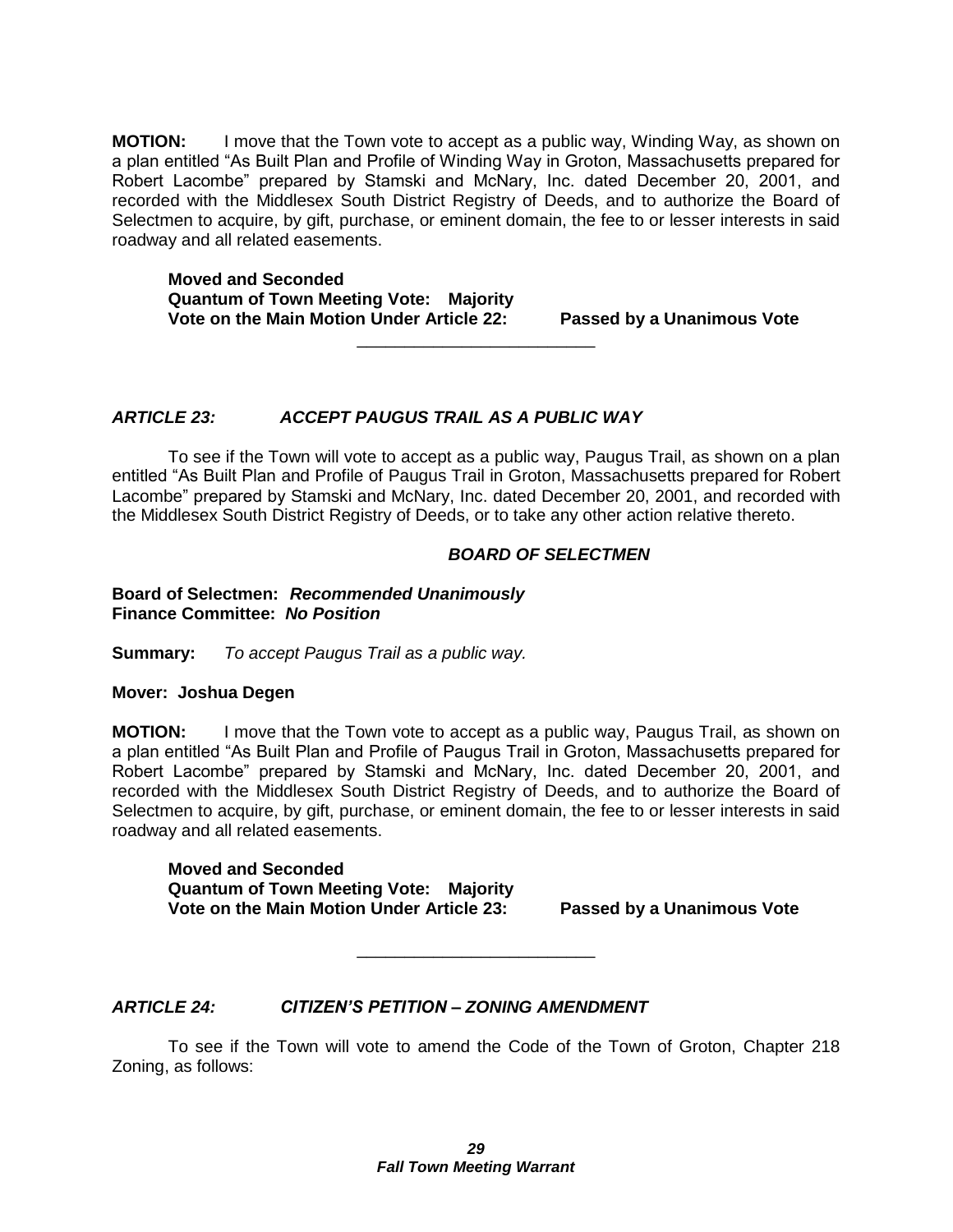1. Amend §218-4 Definitions by adding the following new definition to Section 218-4 Definitions:

AGRICULTURAL LABOR HOUSING – A structure or building constructed or used for labor for commercial agriculture as its primary purpose.

2. Amend Section 218-13 Schedule of Use Regulations by deleting the following uses in the Agricultural, Floricultural and Horticultural Section:

|                                        | $R - A$   | $R-B$     | $B-1$     | $M-1$     | C         | n         | P         |
|----------------------------------------|-----------|-----------|-----------|-----------|-----------|-----------|-----------|
| The raising or keeping of horses,      | Υ         | Y         | Υ         | Y         | <b>SP</b> | <b>SP</b> | Υ         |
| goats, sheep, cattle and not over 15   |           |           |           |           |           |           |           |
| pigs or poultry or maintenance of dog  |           |           |           |           |           |           |           |
| kennels or riding stables              |           |           |           |           |           |           |           |
| A. Barns or stables for breeding,      | <b>SP</b> | <b>SP</b> | <b>SP</b> | <b>SP</b> | N         | N         | <b>SP</b> |
| boarding, hiring or sale of animals    |           |           |           |           |           |           |           |
| Roadside stand for sale of principally | <b>SP</b> | <b>SP</b> | <b>SP</b> | <b>SP</b> | N         | <b>SP</b> | <b>SP</b> |
| local farm produce raised in the       |           |           |           |           |           |           |           |
| Town, set back at least 50 feet from   |           |           |           |           |           |           |           |
| the street line, and provided that     |           |           |           |           |           |           |           |
| space for customers' cars is available |           |           |           |           |           |           |           |
| off the right-of-way of the street and |           |           |           |           |           |           |           |
| is so arranged as not to permit        |           |           |           |           |           |           |           |
| backing of automobiles onto any        |           |           |           |           |           |           |           |
| public or traveled way                 |           |           |           |           |           |           |           |

And by inserting the following uses in the Agricultural, Floricultural and Horticultural Section:

|                                        | $R - A$ | R-B | $B-1$ | M-1 | C         | O         | P |
|----------------------------------------|---------|-----|-------|-----|-----------|-----------|---|
| <b>Agricultural Labor Housing</b>      | Y       | Y   | Υ     | Υ   | Υ         | Y         | Υ |
| The raising or keeping of horses,      | Y       | Υ   | Υ     | Y   | Υ         | Υ         | Υ |
| goats, sheep, cattle, pigs, poultry or |         |     |       |     |           |           |   |
| other domesticated animals for food    |         |     |       |     |           |           |   |
| and other agricultural purposes        |         |     |       |     |           |           |   |
| <b>Riding stables</b>                  | Y       | Y   | Y     | Υ   | Υ         | Υ         | Y |
| Barns or stables for breeding,         | Y       | Υ   | Y     | Y   | Υ         | v         |   |
| boarding, hiring or sale of animals    |         |     |       |     |           |           |   |
| Roadside stand for sale of principally | Y       | Υ   | Y     | Y   | Y         | Y         |   |
| local farm produce raised in the       |         |     |       |     |           |           |   |
| Town, set back at least 50 feet from   |         |     |       |     |           |           |   |
| the street line, and provided that     |         |     |       |     |           |           |   |
| space for customers' cars is available |         |     |       |     |           |           |   |
| off the right-of-way of the street and |         |     |       |     |           |           |   |
| is so arranged as not to permit        |         |     |       |     |           |           |   |
| backing of automobiles onto any        |         |     |       |     |           |           |   |
| public or traveled way                 |         |     |       |     |           |           |   |
| Dog Kennels                            | Υ       | Y   | Y     | Y   | <b>SP</b> | <b>SP</b> |   |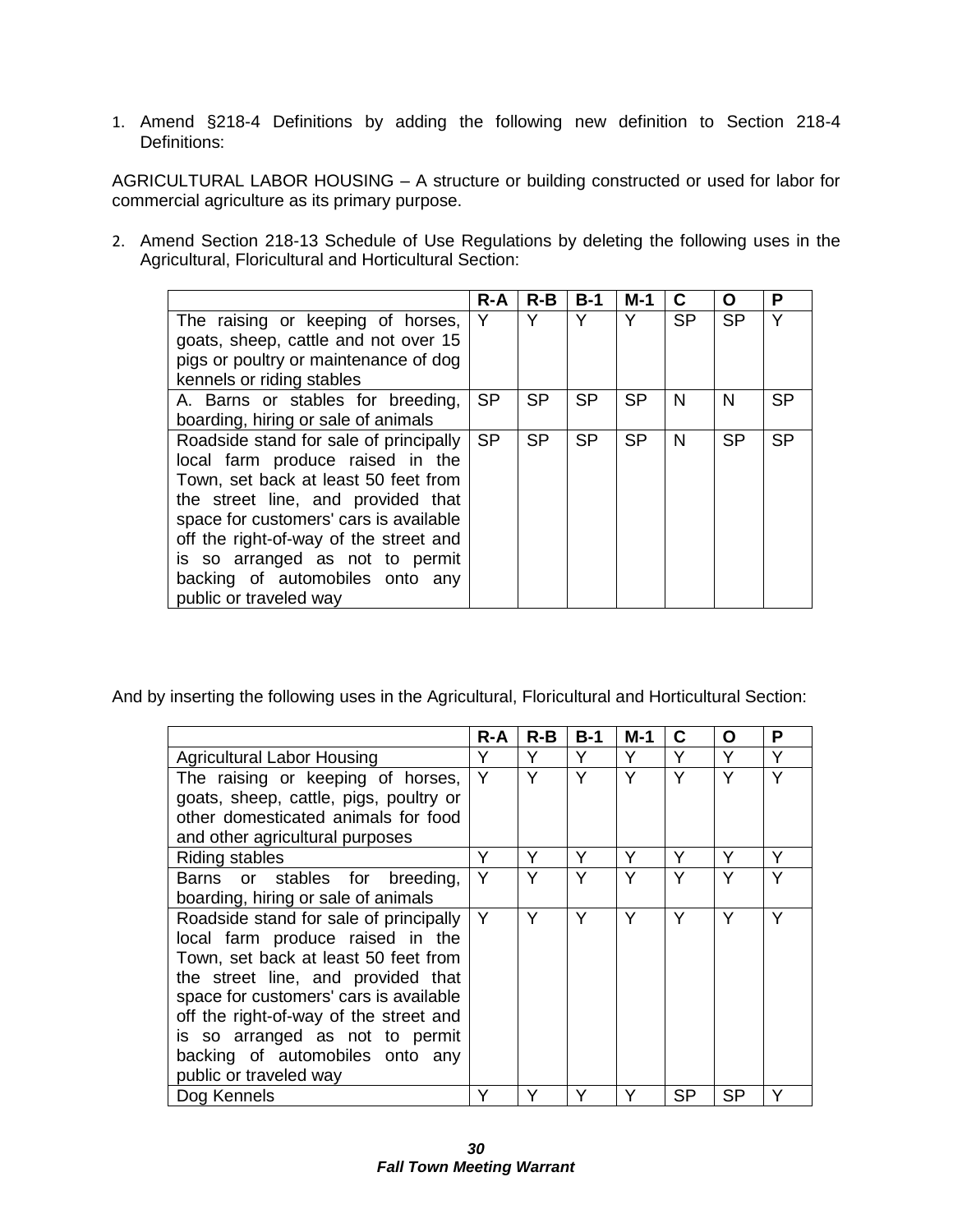3. Amend Section 218-13 Schedule of Use Regulations by deleting the following use in the Business Section:

|                               | R-A       | ан | <b>B-1</b> | M- |  |  |
|-------------------------------|-----------|----|------------|----|--|--|
| greenhouse<br>nercial<br>.omr | n m<br>اب | וט |            |    |  |  |

And by inserting the following use in the Business Section:

|                            | K-A | R-B | <b>B-1</b> | M-<br>-4 |  |  |
|----------------------------|-----|-----|------------|----------|--|--|
| ' greenhouse<br>Commercial |     |     |            |          |  |  |

or to take another action relative thereto.

# **CITIZENS' PETITION**

| <b>Name</b>    | <b>Address</b>    | <b>Name</b>              | <b>Address</b>        |
|----------------|-------------------|--------------------------|-----------------------|
| George Moore   | 39 Pepperell Road | Jennifer Derouin         | 80 Jenkins Road       |
| Julia Moore    | 39 Pepperell Road | Alison Enright           | 15 Heritage Lane      |
| Margaret Moore | 39 Pepperell Road | <b>Michelle Collette</b> | 43 Windmill Hill Road |
| James Lavalley | 40B Candice Lane  | Paula Martin             | 88 Jenkins Road       |
| Janet Shea     | 13 Pepperell Road | Denise Goyea             | 245 Lowell Road       |
|                |                   |                          |                       |

#### **Board of Selectmen: Article Withdrawn Finance Committee: Article Withdrawn**

**Summary:** *Current Town Bylaws, particularly the schedule of use which regulates what activities are allowed in which town zones, require special permits for many agricultural activities. The proposed amendment would remove this permitting requirement as these activities are actually allowed by right both by Massachusetts State Law and by our Town Right to Farm Bylaw. The amendment also makes specific mention of agricultural labor housing which is allowed by right to house workers in commercial agricultural operations. By clarifying these sections, there should be reduced work and frustration both by Town Hall and by Farmers.*

# **Mover: Peter Cunningham**

**MOTION A:** I move that the Town vote to amend the Code of the Town of Groton, Chapter 218 Zoning, as set forth in Article 24 of the Warrant for the October 15, 2012 Fall Town Meeting.

**Quantum of Town Meeting Vote: 2/3's Majority**

**MOTION B:** I move that Article 24 be indefinitely postponed.

**Moved and Seconded Quantum of Town Meeting Vote: Majority Vote on the Main Motion B Under Article 24: Passed by a Unanimous Vote –**

**Article Indefinitely Postponed**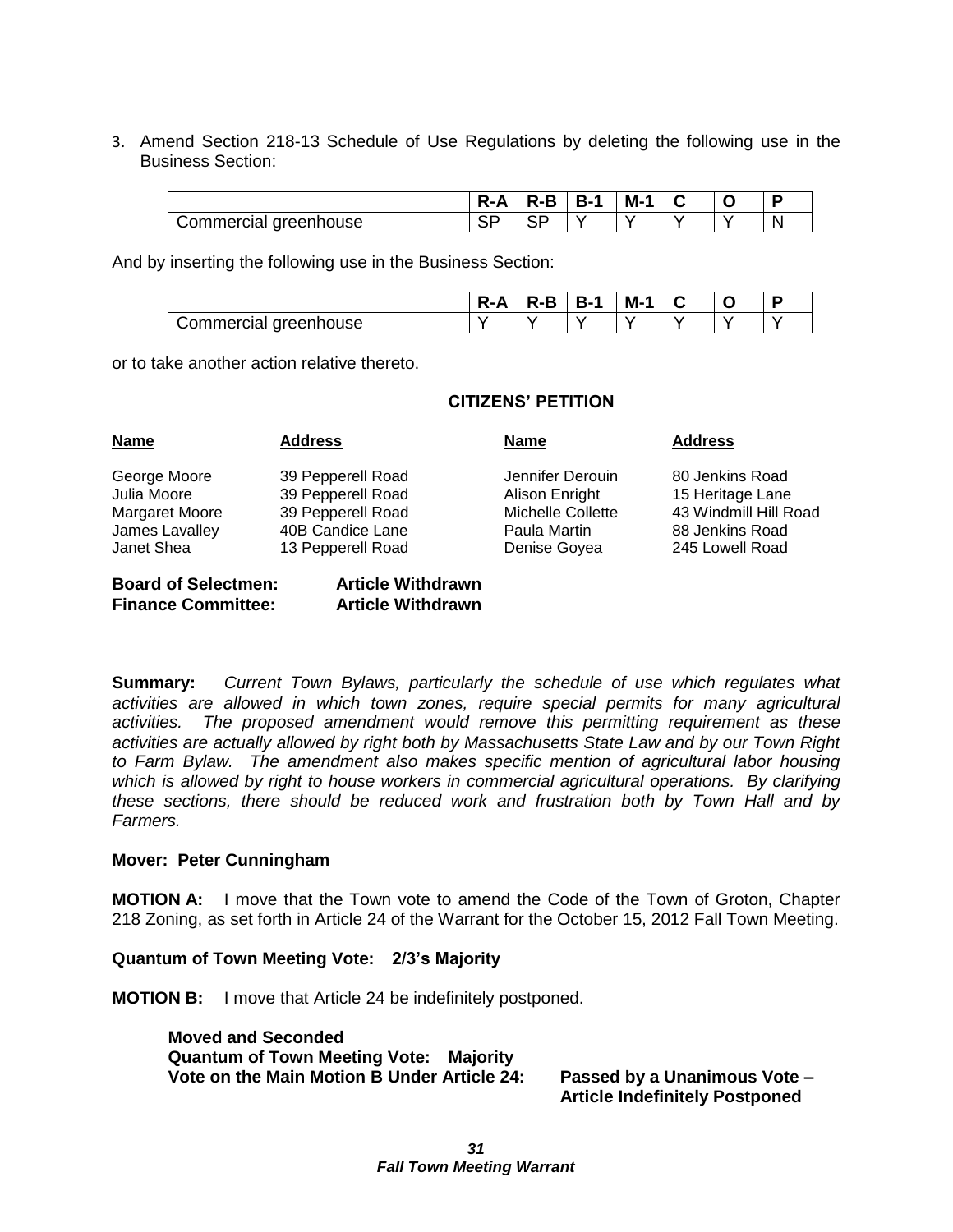# *ARTICLE 25: OFFSET THE TAX RATE*

To see if the Town will vote to transfer a sum of money from the General Excess and Deficiency Fund (Free Cash) or from other available funds for the purpose of affecting the tax rate for the period beginning July 1, 2012, or to take any other action relative thereto.

\_\_\_\_\_\_\_\_\_\_\_\_\_\_\_\_\_\_\_\_\_\_\_\_\_

# *BOARD OF SELECTMEN*

| <b>Board of Selectmen:</b> | <b>Article Withdrawn</b> |
|----------------------------|--------------------------|
| <b>Finance Committee:</b>  | <b>Article Withdrawn</b> |

**Summary:** *The intent of this article is to use a portion of Free Cash or General Stabilization Fund monies as a funding source for the FY 2013 Budget in order to lower the amount of money required to be raised from taxes or to balance a deficit budget. The amount of Free Cash and General Stabilization Fund monies available for appropriation will be provided at Town Meeting.*

# **Mover: Stuart Schulman**

**MOTION A:** I move that the Town vote to transfer the sum of \$0 from the Excess and Deficiency Fund (Free Cash) for the purpose of affecting the tax rate for the period beginning July 1, 2012.

\_\_\_\_\_\_\_\_\_\_\_\_\_\_\_\_\_\_\_\_\_\_\_\_\_

**MOTION B:** I move that Article 25 be indefinitely postponed.

**Moved and Seconded Quantum of Town Meeting Vote: Majority Vote on the Main Motion Under Article 25: Passed by a Unanimous Vote**

**MOTION to Dissolve the Meeting Moved and Seconded Vote on the Motion to Dissolve: Passed The Meeting was dissolved at 2:05 PM November 3, 2012**